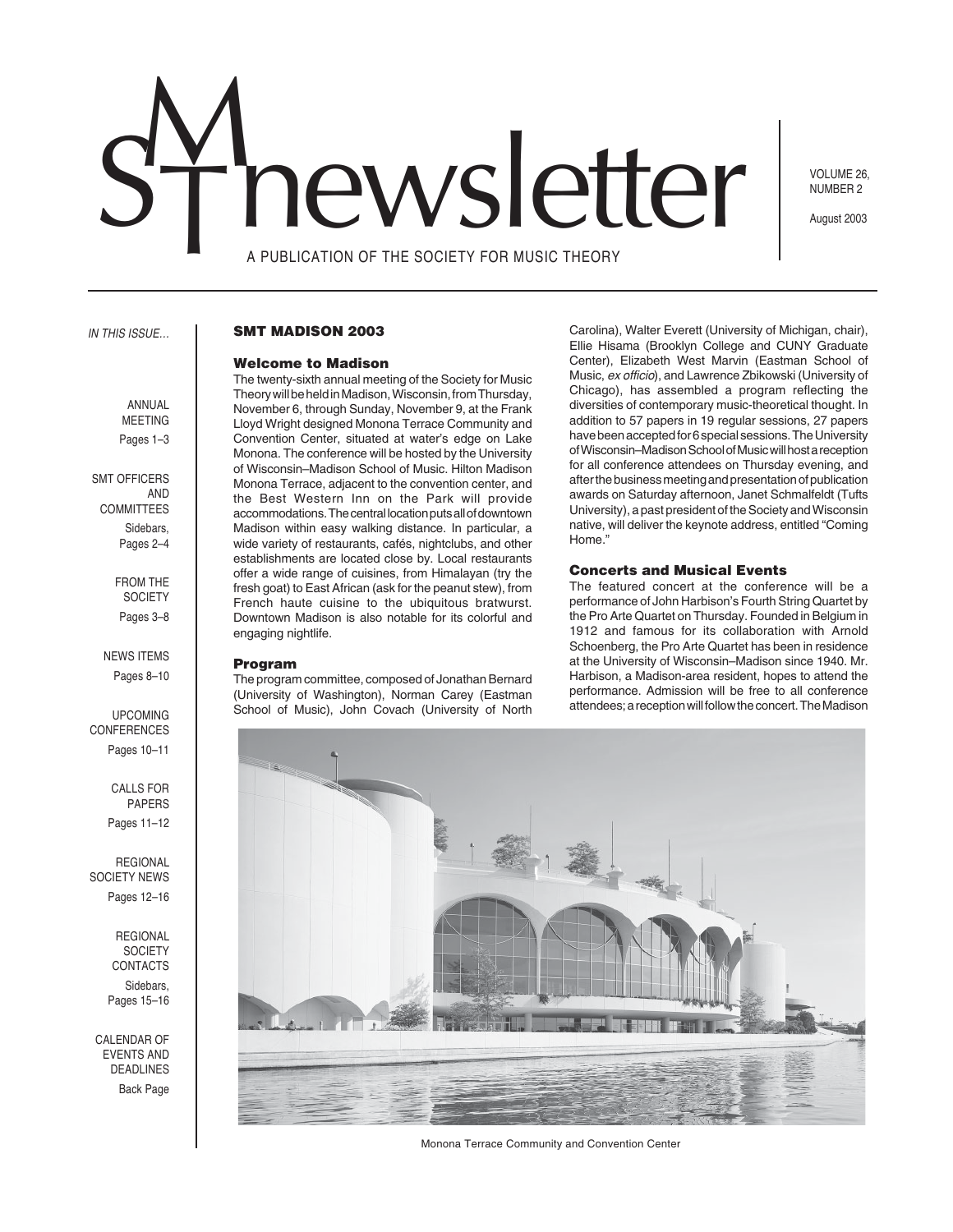## **SOCIETY FOR MUSIC THEORY 2003 Executive Board**

Elizabeth West Marvin President 2003 Eastman School of Music 26 Gibbs Street Rochester, NY 14604 <bmarvin@esm.rochester.edu>

Joel Lester President-Elect Mannes College of Music <lesterj@newschool.edu>

William Caplin Vice President, 2003 Faculty of Music McGill University 555 Sherbrooke Street West Montreal, QC H3A 1E3 Canada <caplin@music.mcgill.ca>

Gretchen Horlacher Secretary, 2004 School of Music Indiana University Bloomington, IN 47405 <ghorlach@indiana.edu>

Claire Boge Treasurer, 2006 School of Fine Arts Miami University Oxford, Ohio 45056 <bogecl@muohio.edu>

Victoria Long Executive Director (ex-officio) <vlong@uchicago.edu>

Brian Hyer, 2003 University of Wisconsin–Madison Justin London, 2003 Carleton College Peter Kaminsky, 2004 University of Connecticut Lawrence Zbikowski, 2004 University of Chicago Kofi Agawu, 2005 Princeton University Lynne Rogers, 2005 Oberlin Conservatory of Music

The Society for Music Theory publishes the SMT Newsletter in mid-February and August, with respective submission deadlines of December 1 and June 1.

Send materials at any time to: Mary Arlin, Editor, SMT Newsletter School of Music Ithaca College Ithaca, NY 14850-7240 fax: (607) 274-1727 <arlin@ithaca.edu>

Symphony will be performing at 8:30 p.m. on Saturday, November 8 and at 2:30 p.m. on Sunday, November 10. The program will include Chavez's Sinfonia India, the Beethoven Third Piano Concerto, and the Sibelius Fifth Symphony. David Lockington will conduct; Yefim Bronfman will be the soloist in the concerto. For ticket information, go to <www.madisonsymphony.org>.

# **Other Attractions**

Monona Terrace is located in the center of Madison, which lies on a narrow strip of land between two large lakes, giving conference attendees immediate access to a series of walking paths and parks ideal for a morning stroll. The outside galleries of the Capitol building, two short blocks from the conference center, offer panoramas of whole city against the backdrop of its five surrounding lakes. Quite a number of restaurants, cafés, and nightspots are located within the Capitol district, but for real local flavor walk along Lake Monona to the Bohemian near-east side, where you will find more restaurants, a socialist coffee house (a relic of Madison's much cherished radical past), and a natural foods co-op. Running due west from Capitol Square is State Street, a seven-block pedestrian thoroughfare linking the state government to the University. At the top of the State street is the Wisconsin State Historical Museum, and adjacent to the future Overture Center is the Madison Art Center. At the far end, where State Street meets the campus, the Elvehjem Museum is well worth a visit (particularly for a recently installed Helen Frankenthaler). For more information on attractions, coming events, and restaurants, check out <www.visitmadison.com>, <www.madcivic.org>, <www.thedailypage.com>, and <www.madison.islocal.com/artscalen>. Taliesen, for many years the residence and studio of Frank Lloyd Wright, is a must see. Taliesen is about a forty minute drive from Madison; information on tours can be found at <www.franklloydwright.org>. For those with a taste for the gothic underside of the midwest, we recommend visiting The House on the Rock, a collector's paradise, just up the road from Taliesen; consult <www.thehouseontherock.com> for more information. And then there's the undeniably unique Mt. Horeb Mustard Museum <www.mustard-place.com>, a half hour to the southwest.

# **Registration**

A registration form is enclosed in this mailing. You can also register on-line at the conference web site: <www.societymusictheory.org>. Fees for registrations received before October 1 are \$90 for regular members, \$45 for students and retirees. After October 1 registration fees rise to \$130 for regular members, \$65 for students and retirees. You must be a member of the Society for Music Theory to attend the conference; those who are not already members, or who are not current members, will need to join. While the registration fee is \$20 higher than last year, rooms are the conference hotel are \$51 less per night than in Columbus, and far cheaper than hotel rooms at the Philadelphia meeting; overall, this will be the least expensive meeting to attend in a number of years.

# **Hotel Information**

Two hotels have reserved blocks of rooms for our meeting. The main conference hotel will be the recently opened Hilton Madison Monona Terrace, which boasts all the services and amenities the sophisticated conference-goer has come to expect: 24-hour room service, indoor pool, same-day valet, underground parking. The special conference rate for single- and double-occupancy rooms is \$118 per night (plus 13.5% occupancy tax) if reserved before October 5, 2003. For reservations, phone (608) 255-5100 or (866) 403-8838 toll-free. To reserve a room on-line, go to <www.hiltonmadison.com>. Anyone wishing to organize receptions or reunions should contact Catherine DeMarco, Senior Sales Manager at the Hilton, at (608) 260-2366, or e-mail her at <cdemarco@hiltonmadison.com>. A number of less expensive rooms have been set aside for graduate students at the Best Western Inn on the Park, a short walk from the conference center. The rate for these rooms is \$79 per night (plus occupancy tax) for either a single or double if reserved before October 6, 2003. You must register for the conference as a graduate student to qualify for this rate. For reservations at the Inn on the Park, phone (608) 257-8811 or (800) 279- 8811 toll free.

SMT members are strongly encouraged to book rooms in the conference hotel. Doing so will help the Society to avoid penalties and negotiate the best possible rates for future meetings.

# **Conference Guide Program**

The Conference Guide Program pairs less-experienced conference attendees with more experienced members of the Society to meet, discuss the program, attend sessions together, have lunch, etc. The program provides valuable opportunities for graduate students to meet attendees from other universities, but also for regular members to meet new colleagues from outside their normal circles of acquaintance. To participate in this program—administered by the Professional Development Committee—please check the box on your registration form.

## **Air Transportation**

Dane County Regional Airport is located 5 miles northeast of downtown. Free shuttle service (gratuity suggested) is available to registered guests of both conference hotels by using the courtesy phones near the baggage claim. There are taxis for those who prefer not to wait; taxi fare to Monona Terrace runs between \$13 and \$15. Bus service from the airport is reliable, but intermittent and indirect; visit <www.ci.madison.us/metro> for bus schedules and fare information. Rental cars can be reserved through most major rental companies and are available on site. It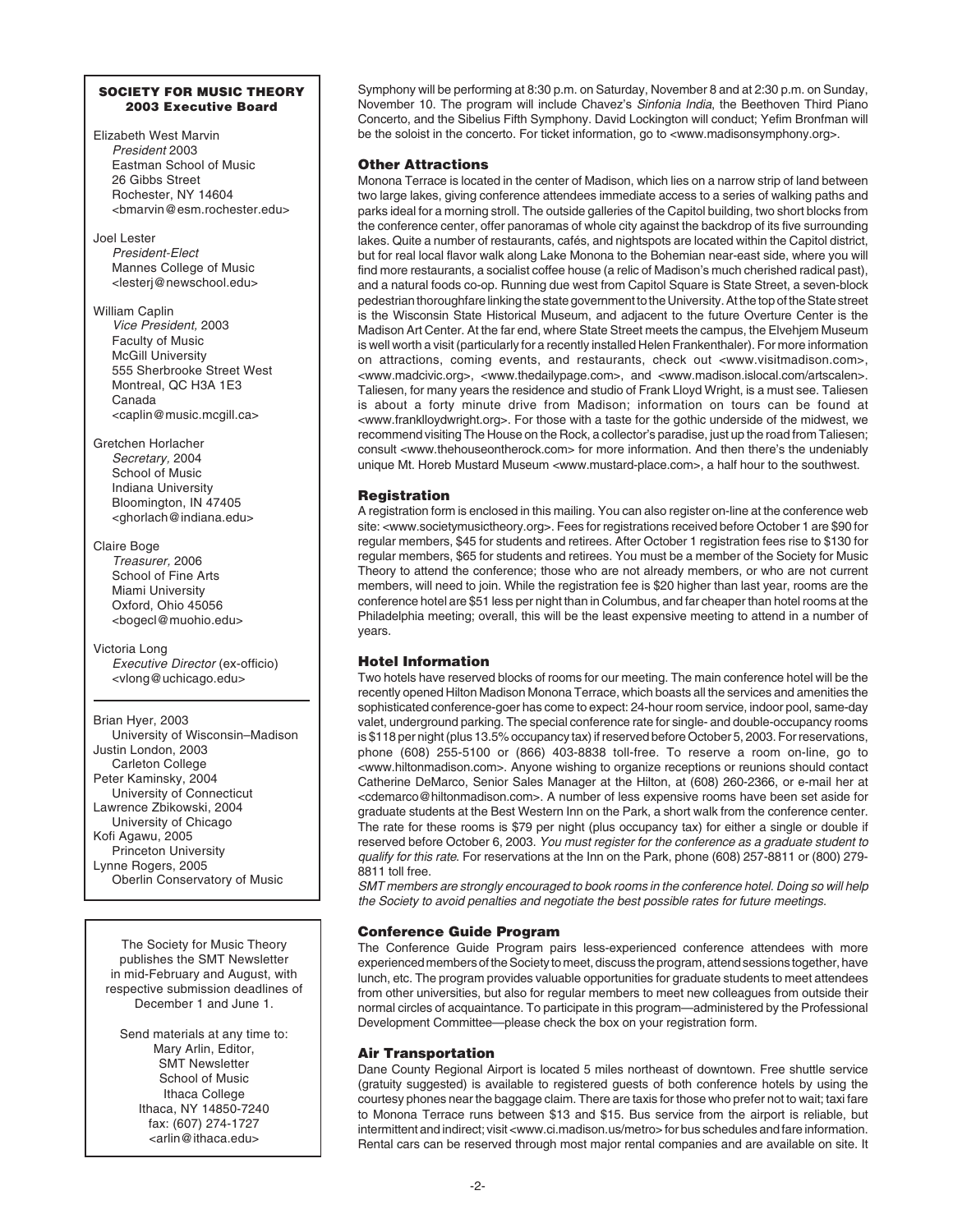should be said, though, that downtown Madison is famous for its confusion of one-way streets and is better navigated on foot.

#### **Directions**

Madison is 1.5 hours from Milwaukee, 2.5 hours from Chicago, and 4.5 hours from Minneapolis. Two interstates join near Madison: I-90 (which runs southeast to Chicago and northwest to Minneapolis) and I-94 (which runs east to Milwaukee). I-90 connects to Monona Terrace from the south via the Beltline Highway (US12 and 18) and John Nolen Drive. I-94 connects to downtown Madison via US30 and East Washington Avenue. I-90/94 also connects to downtown Madison from the north via East Washington Avenue. Signs downtown point to the convention center. For more detailed directions, see <www.hiltonmadison.com/additions/directions> or <www.mononaterrace.com/information/gettinghere>.

#### **Local Arrangements Committee**

Chairing the Local Arrangements Committee are Brian Hyer and John Schaffer. Should questions arise, you can e-mail the committee at <smtlac@mhub.music.wisc.edu> or phone (603) 263-5233. We look forward to seeing you in Madison.

# **NEWS FROM THE SOCIETY**

### **From the President**

This Newsletter, with its news of our twenty-sixth annual conference in Madison, marks the beginning of the end of the society's twenty-fifth anniversary year. What a year it has been! Among the most striking commemorations of this signal event in the life of our society is the beautiful redesign of Music Theory Spectrum, which you should recently have received. Our thanks for this beautiful silver-anniversary volume go to Daniel Harrison for his vision and initiative as editor, to Ian Quinn for his redesign (a fresh look that remains faithful to its predecessor), and to the entire publication committee under the leadership of Jonathan Bernard and Martha Hyde. I take pleasure in announcing the appointment of our new editor, Brian Alegant, who will continue both the new design and the high quality of this our flagship journal.

In the life of our society—and any society—we both celebrate the emergence of new ideas, new talent, new members and mourn the passing of the venerable voices of each generation. One such passing is that of David Lewin, whose death is memorialized elsewhere in this newsletter. David's passing is a great loss to the society and to the discipline. He was the third President of SMT, from 1985–87, following the presidencies of Allen Forte and Wallace Berry. Prior to his presidency, David served on the Executive Board from 1981–84, and he was active on various committees and in the life of SMT throughout the Society's twenty-five year history. His articles and books inspired a whole new transformational subdiscipline within our field. His generous nature, his musical and intellectual prowess, and his contributions to our discipline will be long remembered and celebrated.

As the two years of my presidency draw to a close, I want to comment on and applaud the amazing and dedicated work of the officers and committees of this society. Not the least of these jobs is the monumental task of preparing for a conference. I would be remiss if I did not thank Brian Hyer and John Schaffer, co-chairs of the Local Arrangements Committee for our Madison meeting, for their superb work over the course of this pre-conference year. And if you have not served on the Executive Board of SMT in the last six or seven years, you do not know that the board remains in session virtually all year round by e-mail. We hold extended discussions, propose motions, and vote electronically. Your officers and committee members are constantly working toward the betterment of the society through these online discussions. Among the projects currently under discussion by the board and various committees are: creative ideas for the use of Spectrum overstock, a possible new award to be given at our annual meeting, the redesign of our SMT web site, a new structure for smt-list, plans and details for the Madison conference, nominations of new officers, finalizing the Call for Papers and determining the Program Committee for the Seattle conference, discussing ways to maximize interaction between SMT and AMS during the years of our joint conferences, refining the duties of the Executive Director, and finalizing the monetary goal and sponsored initiatives for the SMT-25 fund-raising campaign.

I want to speak briefly to the last of these. The campaign committee (Thomas Christensen, chair; Justin London, Janet Schmalfeldt, Joel Lester, Joseph Kraus, Allen Forte, and myself, along with Executive Director Vicky Long) has been hard at work through the spring and summer months defining what it is we want to raise money to accomplish. This has been an exhilarating process, which allowed us to think "outside the box"—to brainstorm new ways that the society can serve its members. We decided after extended discussion not merely to expand existing programs but rather to create entirely new ones. The committee has just recently made its report to the Executive Board, which will discuss, refine, and vote on a direction and goal for the campaign. As we enter our twenty-sixth year, we will launch the campaign—perhaps with a letter to the membership or a report at the Business Meeting in Madison. I know that you will be excited by the new programs (continued, p. 4)

## **SOCIETY FOR MUSIC THEORY 2003 Committees**

# **Publications Committee**

Martha Hyde, chair Mary I. Arlin Richard Bass Nicola Dibben Cynthia Folio Daniel Harrison Tim Koozin William Lake

# **Program Committee**

Walter Everett, chair Jonathan Bernard Norman Carey John Covach Ellie Hisama Larry Zbikowski Elizabeth West Marvin, ex officio

## **Publication Awards Committee**

Richard Cohn, chair Cristle Collins Judd Harald Krebs Phil Lambert John Roeder Martin Scherzinger

#### **2003 Nominating Committee**

Marianne Kielian-Gilbert, chair Poundie Burstein Richard Hermann

#### **Committee on the Status of Women**

Janna Saslaw, chair Maureen Carr Teresa Davidian Patricia Hall Jean Hellner Shaugn O'Donnell Laurel Parsons Matthew Shaftel Nancy Rogers Leigh VanHandel

#### **Publications Subvention Committee**

William Caplin, chair Kofi Agawu Martha Hyde Cynthia Folio Richard Bass

## **Membership Committee**

Joseph Kraus, chair Jane Clendinning Gretchen Horlacher Peter Kaminsky Nancy Rao Janna Saslaw

## **Committee on Diversity**

Nancy Yunhwa Rao, chair Frederick Bashour Matthew Bribitzer-Stull Jocelyn Neal David Pacun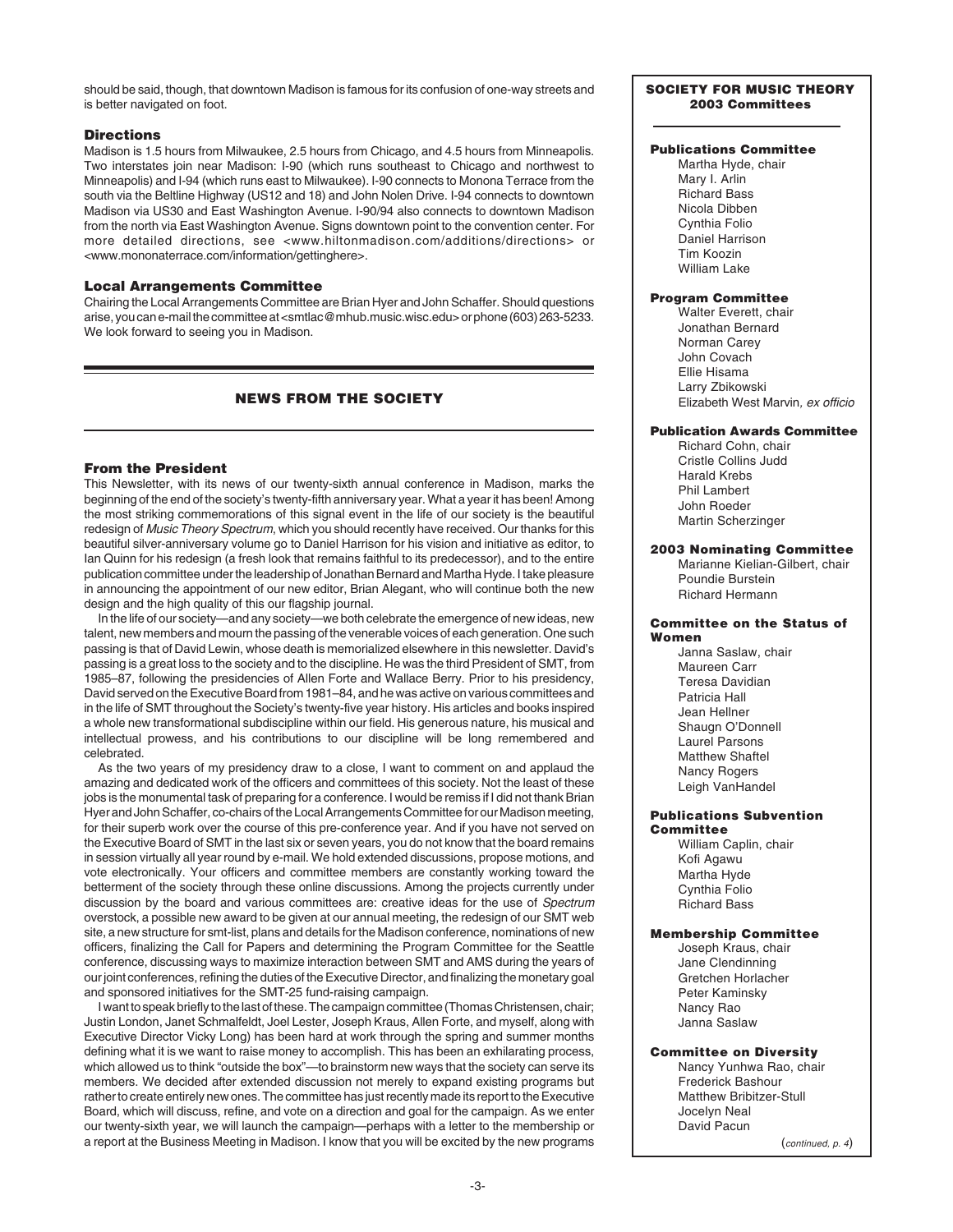#### **SOCIETY FOR MUSIC THEORY 2003 Committees, continued**

John Rahn Sevin H. Yaraman

#### **Committee on Professional Development**

Jane Clendinning, chair Steven Bruns Elizabeth Bowers John Cuciurean Christopher Hasty Anne Hawkins Joel Phillips Todd Waldman Robert Zierolf

#### **Networking Committee**

Eric Isaacson, chair Alexander Brinkman Michael Buchler Nora Engebretson Tim Koozin Robert Kosovsky Panos Mavromatis Jay Rahn Ciro Scotto Leigh Van Handel Brent Yorgason Elizabeth Marvin, ex officio Martha Hyde, ex officio

#### **Editors**

Daniel Harrison, Editor Music Theory Spectrum Brian Hyer, Reviews Editor Music Theory Spectrum Tim Koozin, Editor Music Theory Online Jack Boss, Reviews Editor Music Theory Online Mary I. Arlin, Editor SMT Newsletter

## **Spectrum Editorial Board**

Brian Alegant Richard Bass Michael Cherlin Joseph Dubiel Cynthia Folio Nadine Hubbs Harald Krebs Justin London Jay Rahn Frank Samarotto David Smyth

#### **Music Theory Online Editorial Board**

Nicola Dibben Ichiro Fujinaga Robert Hatten Julian Hook Andrew Mead Jay Rahn John Snyder

**SMT-25 Campaign Committee**

Thomas Christensen, chair<br>(continued, p. 5)

that the campaign is designed to fund, and I hope that every member of SMT will participate. We will design the campaign so that you will have opportunities to contribute as you register for each conference; we will also mail a special solicitation that describes how you can pledge a contribution that can be spread over the course of several years.

Finally, I look forward with keen anticipation (and a sense of relief) to the presidency of Joel Lester. Joel has jumped into his role as President-Elect with enthusiasm and energy, and I anticipate nothing less of his presidency as he guides the society into its next quarter century.

—Elizabeth West Marvin

# **From the Vice President**

As chair of the Publication Subventions Committee, I regret to announce that no applications were received for the last round of competition. Consequently, the Executive Board has agreed that the funds available for that round will be included in the next round, for which the submissions deadline is September 15, 2003 (one month earlier than in previous years). This would be a particularly advantageous time for members to benefit from one of the major programs of support offered by our Society. Please consult the terms of reference for the award given below and if you have any questions or concerns, do not hesitate to contact me directly.

As the Annual Meeting approaches, I want to remind SMT members that the Vice President also serves as liaison to the regional and affiliated societies as well to the various music theory interest groups. If any member of these societies or groups has a special need or concern, especially in connection with the Madison meeting, I am available to facilitate a solution.

—William Caplin

## **Actions of the Executive Board**

Since the publication of the February 2003 Newsletter, the Executive Board has approved the following motions:

- 1. that Brian Alegant be appointed as Editor of Music Theory Spectrum;
- 2. that the \$1,500 allocated for publication subventions for spring 2003 be "rolled over" to fall 2003;
- 3. that the annual budget for MTO be increased from \$3,600 to \$4,000.
	- —Gretchen Horlacher, Secretary

## **New Editor of Music Theory Spectrum**

Brian Alegant, Professor of Music Theory at the Oberlin College Conservatory, has been appointed by the Executive Board of the Society as editor of Music Theory Spectrum. He will succeed the current editor, Daniel Harrison, and will serve a three-year term. Alegant was the recipient of a grant from the National Endowment for the Humanities (1999–2000) to examine the organizing principles of Luigi Dallapiccola's 12-tone music, and he was also the principal investigator for a grant from the Social Sciences and Humanities Research Council of Canada (1993–96) to examine motive and hierarchy in tonal, post-tonal, and twelvetone music. A graduate of The Philadelphia College of Performing Arts, Temple University, and the Eastman School of Music, Alegant has delivered numerous papers at regional, national, and international conferences, and has served on the editorial board of Music Theory Spectrum and Perspectives of New Music. His work has appeared in Music Theory Spectrum, Journal of Music Theory, and Perspectives of New Music; articles are forthcoming in Intégral and Computers for Music Research. Alegant will assume official duties beginning with volume 26 (Spring 2004).



Brian Alegant, Editor Music Theory Spectrum

# **SMT Publication Subvention**

Publication subventions are available from the Society for Music Theory and will be awarded on a competitive basis to any member in good standing. Awards are intended to reimburse authors for out-ofpocket expenses associated with the preparation and publishing of any article or book in the field of music theory that has been accepted for publication. Among the possible expenses to which the fund may be applied are the copying and setting of musical examples, the payment of copyright or permission fees, the production of graphic and illustrative material, and the development of any relevant computer software, audio material, or other multi-media components essential to the text's production. Funds are not intended to support the basic costs of publication (copyediting, in-house production, printing, binding, distribution, etc.) or costs associated with research and travel. Authors will be expected to submit receipts to the treasurer of the Society documenting all covered expenses within twelve months of the date of the award. Grants awarded may be up to \$1,500.

Interested applicants should prepare: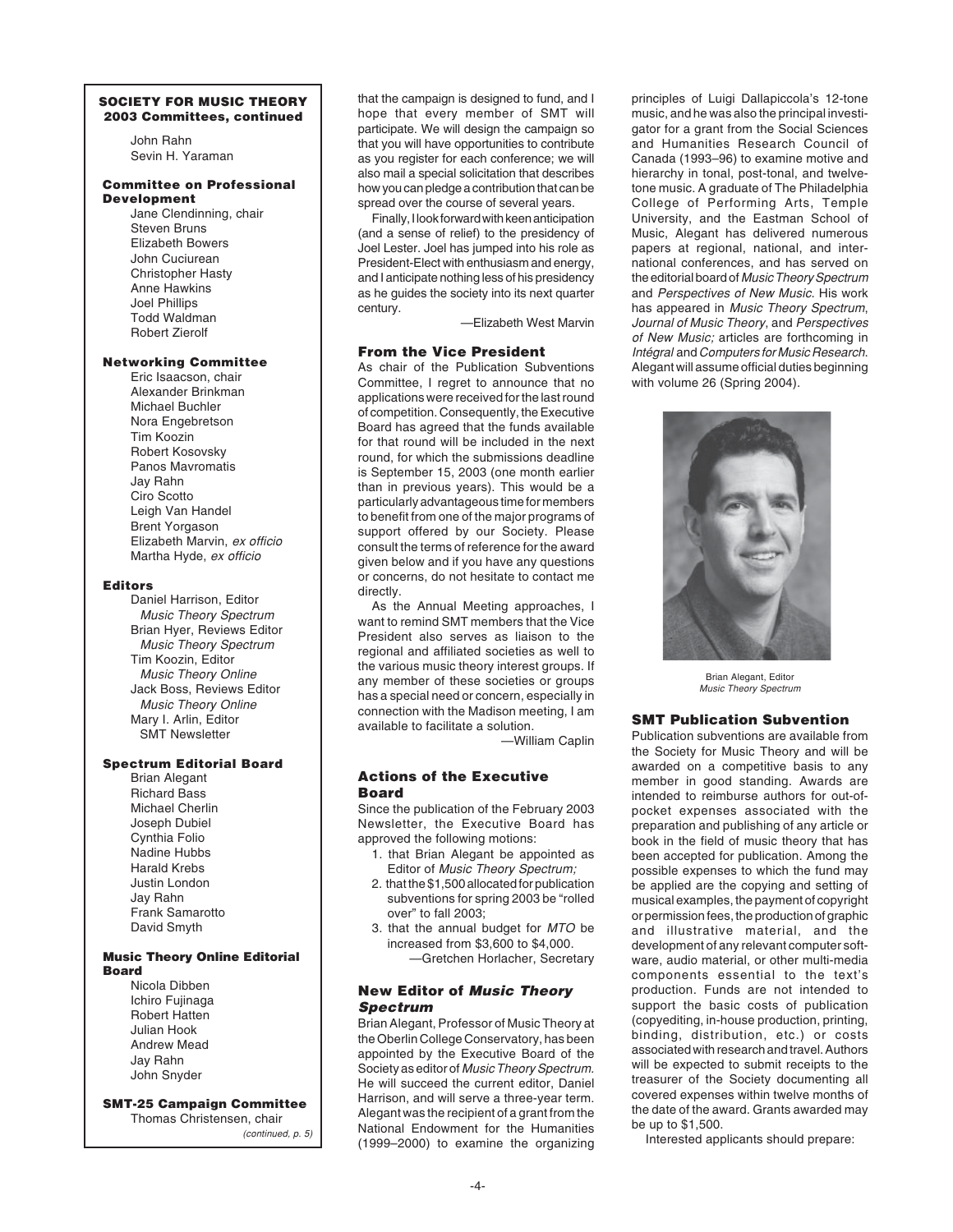1. A short abstract (approx. 1000 words) describing the work to be published and its contribution to the field of music theory.

2. A copy of the article in question, or in the case of a book, one or two representative chapters.

3. A letter from the publisher or journal editor indicating acceptance of the publication and a request for a subvention from the author.

4. A detailed explanation of the expenses to which the grant would be applied. Where possible, documentation itemizing these expenses should be included.

Applicants may request funding up to \$1,500 although given the limited funds available and the desire to support as many deserving requests as possible, grants may be made at lower amounts. Applicants are particularly encouraged to seek out matching funding from their home institutions. Only one SMT subvention grant will be awarded to support a given publication.

Grants are awarded twice a year. The deadline for applications is a postmarked date of March 15 and September 15 of each year. Submissions will be evaluated so that successful applications will be announced shortly after the deadline. The evaluating subcommittee will be chaired by the SMT Vice President William Caplin. The other members include Martha Hyde, Cynthia Folio, and Richard Bass of the Publications Committee, and Kofi Agawu of the Society's Executive Board. Applications for the fall round should be sent in five copies to: Professor William Caplin, Faculty of Music, McGill University, 555 Sherbrooke Street West, Montreal, Quebec H3A 1E3. Any questions may be directed to the Vice President at the address given above, or by e-mail to <caplin@music.mcgill.ca>.

## **Committee on the Status of Women**

The Committee on the Status of Women is sponsoring a panel for the coming national conference in Madison entitled "Feminist Pedagogy and Music." Janna Saslaw (Loyola University New Orleans) will moderate; the papers are "Theorizing Globally" by Susan Cook (University of Wisconsin–Madison), "Practicing Feminist Pedagogy in the Music Classroom" by Gillian Roger (University of Wisconsin–Milwaukee), and "Resources for Feminist Pedagogy and Music Theory" by Elizabeth Sayrs (University of Saskatchewan). Respondents for the session will be Lori Burns (University of Ottawa) and Fred Maus (University of Virginia). We look forward to a thought-provoking discussion as well as ideas we can all bring into the classroom. Please be on the lookout shortly for a call for topics for next year's conference panel, since we would like to have that in place before the November meeting. The current membership of the committee includes Maureen Carr (Penn State University), Teresa Davidian (Tarleton), Patricia Hall (University of California–Santa Barbara), Jean Hellner University of North Texas), Shaugn O'Donnell (The City College and CUNY Graduate Center), Laurel Parsons (University of British Columbia), Nancy Rogers (Florida State University), Janna Saslaw (Loyola University), Matthew Shaftel (Florida State University), and Leigh VanHandel (University of Oregon). Please feel free to contact any of us if there are issues related to our mission that you would like us to bring to the society, to the CSW, or to our discussion list. To subscribe to the list, please send an e-mail to <majordomo@ lists.stanford.edu> with the text: "subscribe csw-affiliates" in the BODY of the email.

—Janna Saslaw

## **Committee on Professional Development**

The SMT Professional Development Committee has several ongoing initiatives to report. Work continues on the Society for Music Theory Mentoring and Conference Guides Programs both of which will be in full operation for the Fall semester 2003 and in advance of the November SMT conference. The mentoring program pairs music theorists who would like the advice of a mentor with those who have experience to share. Mentors may be requested for any career stage—ranging from concerns of master's students investigating doctoral programs to senior scholars planning for retirement—and may be a short term or long term arrangement depending on the wishes of the mentor and music theorist who requested mentoring. An individual may request a mentor to assist with their current career concerns while serving as a mentor for someone else at a different career stage. This program is ongoing throughout the year, though mentors and those they advise often take advantage of the conference to meet in person.

The conference guides program pairs newcomers to the SMT national conference with more experienced conference-goers to attend a session together, and perhaps share a coffee break and some conversation. While originally intended to assist those new to the Society, some members who typically attend the national conference have also requested pairings with other regular conference-goers to meet someone outside their usual conference contacts. Those who would like to participate in the conference guides program (as guides, newcomers, or those who want to meet someone new) may check off the box on the SMT conference registration form or access a form that will be available this fall on the PDC web page. Watch the smt-list or check the PDC web page on the SMT web site in September for more information regarding the Mentoring and Conference Guide programs, which are in the process of being redesigned as this Newsletter goes to press.

All graduate students attending the SMT National Meeting are invited to a breakfast on Friday morning, November 7, 2003 from 7:00–8:30. This breakfast provides an opportunity for graduate students to be able to meet each other in an informal, collegial atmosphere, and to

#### **SOCIETY FOR MUSIC THEORY 2003 Committees, continued**

Allen Forte, honorary chair Joseph Kraus Joel Lester Justin London Janet Schmalfeldt Joseph Straus Elizabeth West Marvin, ex officio

#### **Local Arrangements:**

2003 for Madison: Brian Hyer and John Schaffer, co-chairs 2004 for Seattle: James Denman (with AMS counterpart) 2005 for Boston: David Kopp and Deborah Stein, co-chairs

# **Legal Advisor**

Wayne Alpern <waynealp@aol.com>

#### **Contacting the Society**

Society for Music Theory Victoria Long, Executive Director University of Chicago Department of Music 1010 East 59th Street Chicago, IL 60637 telephone: (773) 702-8009 e-mail: <SMT@listhost.uchicago.edu>

establish working contacts with graduate students from other institutions. Graduate student advisors, please encourage your students to attend the conference, and tell them about this event. There may be no such thing as a free lunch, but this is a free breakfast, provided by the Society for Music Theory to encourage graduate students to become active participants in their professional society.<br>The Professio

Professional Development Committee also administers a SMTsponsored listserv specifically for graduate students in music theory and first-year faculty members; this listserv provides a "safe" forum for those new to the profession to discuss issues relevant to graduate study, the job application process, or other professional development concerns without the questions and comments going out to the whole music theory community as they would on smt-list. Bob Zierolf is the editor for this list; he is assisted by student committee members Todd Waldman and Elizabeth Crafton Bowers. To subscribe, send a message to <Cpdlist@societymusictheory.org> with the following line in the body of the message: "subscribe cpd-list (FirstName) (LastName)."

Due to changes in the Call for Proposals for the SMT National conference, the Professional Development Committee did not submit a conference session proposal for SMT 2003. Suggestions for conference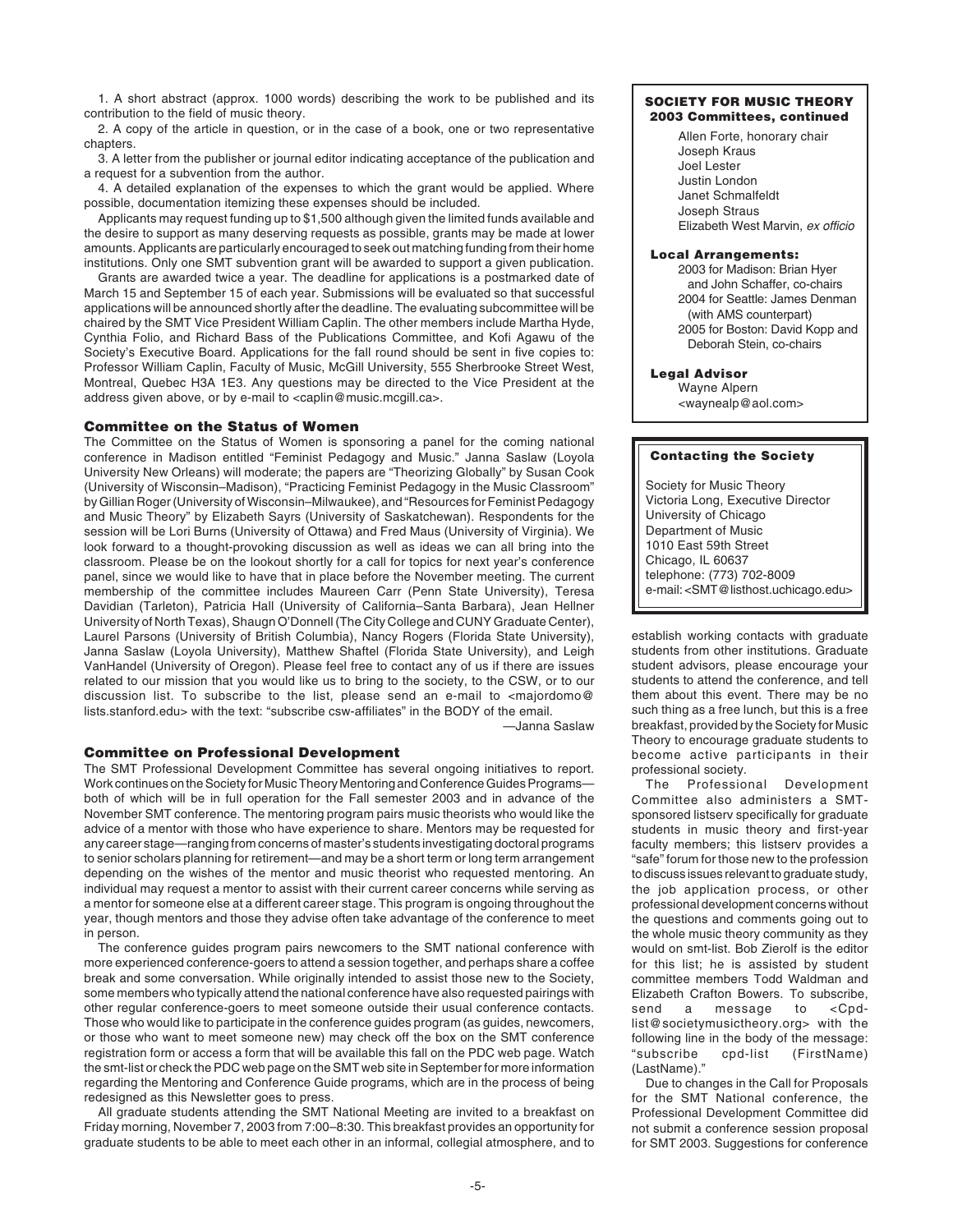session topics in keeping with our mandate to support the professional development of music theorists at all career stages are welcomed as we plan for 2004. Send them to Jane Piper Clendinning, chair, Committee on Professional Development <jane\_c@otto.crm.fsu.edu>, or contact individual members of the committee: Elizabeth Bowers (Cambridge University), Steven Bruns (University of Colorado–Boulder), John Cuciurean (Arizona State University), Christopher Hasty (Harvard University), Anne Hawkins (University of South Florida), Joel Phillips (Westminster Choir College of Rider University), Todd Waldman (Yale University), and Robert Zierolf (University of Cincinnati).

—Jane Piper Clendinning, chair

## **Membership Committee**

The Membership Committee continues to serve the society by fostering new membership and devising new ways in which the society can serve its present constituents. In cooperation with Rebekah Darksmith at the University of California Press, we are seeking new subscriptions from European libraries that do not yet carry Spectrum, yet do subscribe to other leading music journals such as 19th-Century Music. We encourage our present members to check at their own music libraries to insure that all American and Canadian libraries subscribe. The Membership Committee includes Joseph Kraus, chair <jkraus1@unl.edu>), Jane Clendinning (Professional Development), Nancy Rao (Diversity), Janna Saslaw (Committee on the Status of Women), Gretchen Horlacher (SMT Secretary), and Peter Kaminsky (Executive Board Member). We welcome any suggestions designed to encourage our continued growth as a society.

—Joseph Kraus

## **Networking Committee**

Three items are in the works relating to the online operations of the Society. (1) We are in the process of identifying a new home for the SMT file server (Boethius), which has been located at UC–Santa Barbara for several years. After the move, system-level support will be provided by a skilled professional, but the Society will retain full operational control over the server and its contents. (2) Pending approval by the Executive Board, smt-list will be replaced by two lists. One will be for official SMT communications and for brief announcements of professional interest. The other will be for interactive exchanges among members of the music theory community. Both lists will be moderated, and participation in them subject to guidelines developed by an ad hoc committee chaired by Ciro Scotto, reviewed by the Networking Committee, and approved by the Executive Board. (3) The new SMT web site will be unveiled very soon. Although design work has been largely completed, the initial conversion of documents to populate the new web site has taken longer than expected.

—Eric Isaacson, chair

## SMT ONLINE ADDRESSES

- SMT homepage: <http://societymusictheory.org>
- MTO homepage: <http://societymusictheory.org/mto>
- SMT Help Desk:<http://societymusictheory.org/smt-list/ homepage/help.html> or <help@smt.ucsb.edu>
- List managers:
	- <smt-list@mail.lsit.ucsb.edu> (smt-list) <talk-editor@societymusictheory.org> (mto-talk) <mto-talk@societymusictheory.org> (mto editor)
- System Administrator: <sys-admin@smt.ucsb.edu> – Online Directory: <http://www.societymusictheory.org/ onlinedir/Members>
- Other addresses: <addresses@smt.ucsb.edu>
- RILM (replacement for the SMT bibliographic database): <http://www.rilm.org/>

To subscribe to any SMT list services, go to the SMT homepage, or send an e-mail message to the list managers.

## **Committee on Diversity**

The SMT Committee on Diversity continues its work on a number of projects to fulfill its mission to promote diversity—of ethnicity, culture, values, and perspectives—within the Society. In the fall, we will offer two types of travel grants to defray the cost of attending the Madison meeting: Minority Travel Grants and Travel Grants for Scholars residing outside of North America. The application is due on September 15, 2003. The specific guidelines can be found on the Committee on Diversity web site at <http://www.unc.edu/depts/music/SMT\_Diverse/ travel-grant.html>. The minority travel grant will also include conference registration and one-year SMT membership. An award luncheon during the conference will be scheduled, and all recipients of the Minority Travel Grant will be invited to greet and meet each other. This event was very lively, inspiring, and fruitful for the participants last year. The committee is also considering a "conference guide" program for the recipients of the Minority Travel Grant in order to encourage informal, collegial interaction and provide opportunity to establish working contact with other graduate students and faculty. Help us pass the word to any graduate students or faculty who might be interested in this travel grant.

During the Columbus meeting in 2002, members of the committee joined a discussion session held by the AMS Committee on Diversity. In our next joint meeting in 2004, we plan to collaborate with the AMS Committee on Diversity. We will work on planning this collaboration during our business meeting at Madison. Anyone with ideas for this collaboration or suggestions related to diversity issues at SMT should contact either the chair, Nancy Yunhwa Rao <ryh@email.rci.rutgers.edu>, or any member of this committee (for membership, please see the sidebar on p. 3).

—Nancy Yunhwa Rao

## **A Tribute to David Lewin**

(Editor's note: On the occasion of David Lewin's passing, Allen Forte, the founding President of SMT, was asked to write a remembrance for this issue of the SMT Newsletter.) David Lewin's first article, "Intervallic Relations between Two Collections of Notes," was published in Vol. 3 (1959) of Journal of Music Theory. My piece, "Schenker's Conception of Musical Structure," appeared in the same issue; thus, in retrospect, symbolizing the special relationship between David and me that was to endure and flourish over many years. Indeed, twenty-eight years after his initial JMT publication, which ended with those implacable initials, q.e.d., so characteristic of the early Lewin, David sent me a copy of his newly published major study, Generalized Musical Intervals and Transformations, which included a treasured personal note that prompted yet another twinge of regret, since only a short time earlier my dear friend had ended his association with Yale to join the Harvard faculty. The personal and professional connection, nevertheless, remained unbroken: the 1993 sequel to Generalized Musical Intervals and Transformations, entitled Musical Form and Tranformation: 4 Analytic Essays bears a joint dedication, to Milton Babbitt and to the present writer, an honor to be forever cherished.

David's mathematical writings, however, represent but one side of his extraordinarily varied intellectual personality. Especially noteworthy are his uniquely insightful contributions to Nineteenth-Century Music; those on Wagner, in particular, which are but token



David Lewin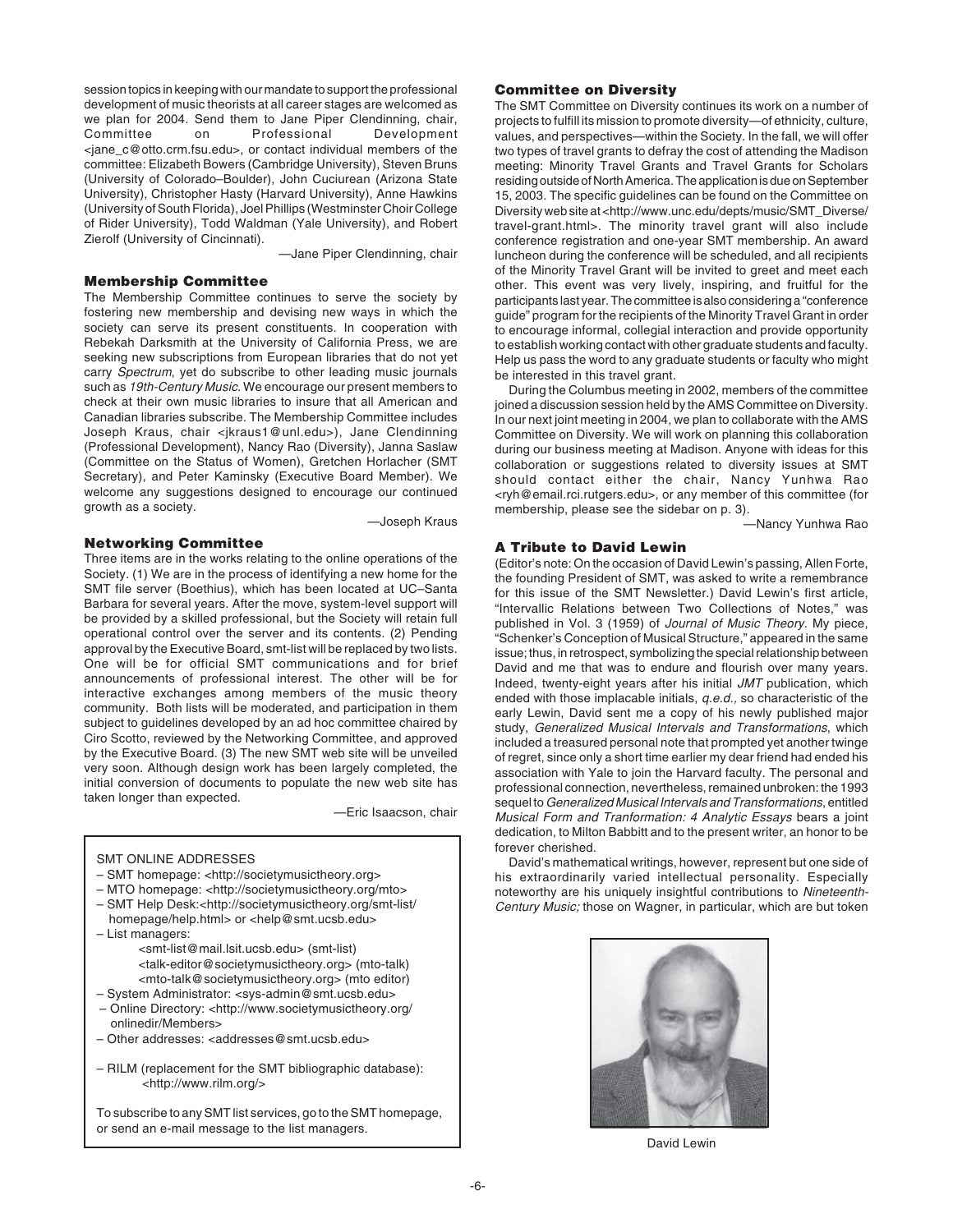representations of his deep knowledge of that composer's music. There, as in his mathematicallyoriented work, his elegantly informal writing style offers encouragement to the diffident reader. As David told me, on more than one occasion, "I want my work to be understood." This concern for comprehensibility—even involving difficult topics—extended to David's work as a teacher of graduate students, as is evident in the publications of his now-eminent former advisees, both those from his Yale days as well as those from the later period at Harvard.

With graduate students as well as colleagues, David was the epitome of generosity. He would read anything when it was asked of him, with great dedication and with the full application of his considerable critical faculties, which were based upon broad knowledge of the field of music theory, both contemporary and historical, and enriched by perceptive insights into issues of musical and music-theoretical significance.

I cannot end this tribute to David Lewin without mentioning his joyous sense of humor—even in the face of his long-term illness. Finally, in addition to his wonderful personal qualities and his remarkable intellectual achievements, David Lewin is a major figure in twentieth-century music theory; his legacy will continue to inspire work of the highest quality in our field. —Allen Forte

#### **SMT 2004: Call for Papers**

The twenty-seventh Annual Meeting of the Society for Music Theory will be held in Seattle from Thursday, November 11, to Sunday, November 14, 2004, jointly with the American Musicological Society. Proposals for papers, poster sessions, and special sessions on any topic related to music theory are invited. In particular, the Program Committee warmly invites proposals that might be suitable for placement on joint sessions, sponsored by both SMT and AMS. As has become our practice in recent years, only a single paper submission can be accepted from any individual; further, no prospective participant may submit proposals to both Societies.

Following upon the revisions announced in last year's Call for Papers, we would like to take this opportunity both to remind SMT members of some of these new guidelines and to call attention to some further changes, new this year. (1) The limit on length of proposals continues to be three double-spaced pages, **including** footnotes or endnotes; this year, we further specify one-inch margins and a 12-point font. (2) Also new this year is the stipulation that supplementary materials such as examples, diagrams, and bibliography, although not counted within the three-page limit, must not exceed an additional four pages. (3) Seven copies of the proposal are required, and will be accepted by mail only; electronic submission, which proved to be a problematic experiment in 2003, has been discontinued. (4) All presenters, including those at special sessions (see below), are expected to join SMT and register for the conference. Exceptions to this policy will be made only with advance approval of the Executive Board. (5) As in the past, papers presented at other national or international conferences will not be considered. Finally, (6) continuing the practice begun last year, the Program Committee requires those proposing special sessions to submit all information anonymously, with all individual proposals within the special session conforming to guidelines for regular paper proposals; also required is a cover letter explaining the rationale for submission as a special session. This requirement has been instituted to permit the Committee greater flexibility in planning the program, leaving open the possibility that not all the proposals for papers on a special session will be accepted. However, proposals for special sessions of unusual format may be exempted from certain of these guidelines. To discuss the possibility of such exemption, those wishing to propose special sessions are invited to contact the Program Committee chair (see below) no later than two weeks before the deadline for submissions. Please note the postmark deadline: January 15, 2004.

The complete call for papers was mailed to the membership along with the election ballot and is available online on the SMT homepage. For more specific information about proposing special sessions and/or poster sessions, refer to the complete Call for Papers or contact Jonathan Bernard: <ibernard@u.washington.edu>.

## **NEWS FROM THE MUSIC THEORY INTEREST GROUPS**

## **Forum on Music and Christian Scholarship**

The Forum on Music and Christian Scholarship (FMCS), a new special-interest group for Christian music theorists and musicologists interested in exploring the ways in which Christian scholarship might inform their work, will host its second annual reception at the November SMT meeting in Madison, Wisconsin (location and time TBA). Currently chaired by Stephen Crist (Emory University), the FMCS held its first annual meeting at the University of Pennsylvania on March 29, 2003. The second annual meeting will be held at Covenant College near Chattanooga, TN from March 25–27, 2004. For more information on the FMCS and for the forthcoming call for papers, please visit the web site at <http://www.fmcs.us>, or contact either of the group's SMT liaisons, Ted Latham <elatham@temple.edu> and Kevin Holm-Hudson<kjholm2@pop.uky.edu>.

—Ted Latham

#### **Election Reminder**

This year the following SMT officers are up for election: Vice President and two members of the Executive Board. The ballots, together with the 2004 Call for Papers, were mailed to current SMT members during the first week of August. Please remember to vote! Results will be announced at the SMT business meeting in Madison.

#### **SMT Business Meeting**

The annual business meeting is scheduled for Saturday, November 8, 2:00–3:00 p.m. Come early and get prime seating for the Awards Ceremony, and the Keynote Address which immediately follows the business meeting.

#### **Popular Music Interest Group**

The Society for Music Theory's Popular Music Interest Group, founded in 1998, is dedicated to promoting the scholarly study of popular music through methods including musical analysis and theory. Our goals include ensuring academic recognition for popular music research, stimulating more scholars of music theory to engage popular repertoires, and encouraging scholars of popular music to make effective use of analysis and theory. Towards these ends, our attentions have been focused on four primary activities: an annual special session at the SMT national meeting, a group meeting at the national meeting for networking and exchange of ideas, a large online discussion group, and the development of an active, extensive web site.

We are pleased to announce a special session at this year's SMT meeting in Madison, entitled "From Motive to Mixdown: Influence, Inspiration, and Innovation in Popular Music," scheduled for Friday night, November 7. It will be moderated by Adam Krims and features four presentations: John Brackett, "'The Wall Cycle': The Concept Album Trilogy of Pink Floyd and Roger Waters"; Jocelyn Neal, "Narrative Paradigms and Musical Signifiers in Country Music Songwriting"; Andrew Flory, "Marvin Gaye as Vocal Composer"; and David Carson Berry, "The Structural Roles of Pentatonicism in Tin Pan Alley Songs." Anyone who is attending the meeting and is interested in our group is also encouraged to come to our annual meeting on Saturday, November 8, at 5 pm.

Likewise, anyone interested in the scholarly study of popular music is invited to join or visit SMT-Pop's electronic discussion list (popanalysis). Simply go to the URL <http:// listserv.unc.edu/cgi-bin/lyris.pl?enter=popanalysis>. In the middle of the page, there is a section marked, "If you are not a member of 'pop-analysis,' please choose:" This is followed by buttons for two options: 1. Join pop-analysis;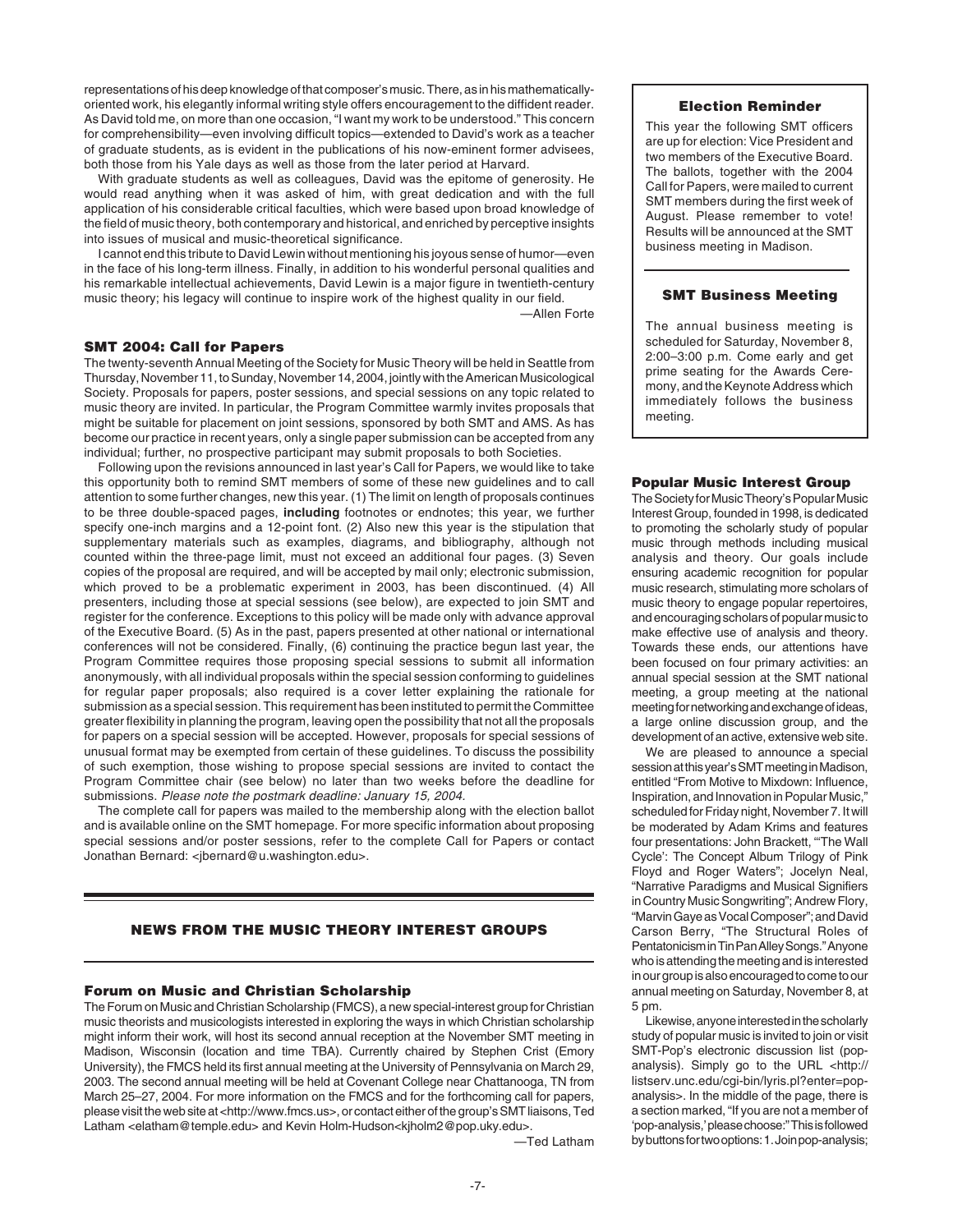## **ACLS Fellowships**

The American Council of Learned Societies (ACLS) offers several fellowships that may be of interest to SMT members. These include the ACLS/Andrew W. Mellon Fellowships for Junior Faculty, the Frederick Burkhardt Residential Fellowships for Recently Tenured Scholars, the Charles A. Ryskamp Research Fellowships, and ACLS/New York Public Library Fellowships. The deadline is October 1, 2003. Visit the ACLS website <www.acls.org> for details.

2. Visit pop-analysis without joining. Recent list topics have included a continuing discussion of the difficulties and issues related to copyright protection, the licensing and use of songs for educational purposes, "space music," where to find transcriptions for songs by Sonic Youth, the nature of recent "acoustic" music, and texts for courses on popular music analysis. Questions concerning SMT-Pop may be addressed to its chair, Tim Hughes, 10215 Lake City Way NE, #219, Seattle, WA 98125; <thughes@u.washington.edu>.

—Tim Hughes

## **Music Informatics Group**

The new Music Informatics Group, formed after the 2002 meeting, will convene for the first time at the Madison meeting. The purpose of the meeting will be to share information about projects relating to information-technology and to work on ideas for future proposals and activities. A proposal for a special session on "Music Informatics and Music Theory" was accepted for the conference. See the conference program for times and locations of the group meeting and the special session. A web page and an e-mail list have been set up for the Music Informatics Group. The web page includes instructions on subscribing to the list: <http://theory.music.indiana.edu/smtmig/>. For more information, contact Eric Isaacson <isaacso@indiana.edu>.

—Eric J. Isaacson

#### **Theory Pedagogy Interest Group**

At the SMT meeting in Madison, the Pedagogy Interest Group will sponsor a special session entitled "Conversations About Undergraduate Music Theory Instruction Today: Six Views of Distinctive Curricula." Participants and their paper titles will include: Richard B. Nelson (Cleveland Institute of Music), "Music Theory at the Conservatory: The Impact of Keyboard Harmony in the Core Curriculum"; Anthony J. Kosar (Westminster Choir College of Rider University), "Musicianship: An Integrated Approach to Music Theory, Ear Training, Sight Singing, and Keyboard Harmony"; Theodore K. Mathews (Agnes Scott College), "Music Theory and the Liberal Arts"; Teresa Davidian (Tarleton State University), "The New Music Theory Curriculum in Texas Public Colleges and Universities: Causes, Components, and Challenges"; Susan Piagentini (Northwestern University), "Northwestern University Core Curriculum Overview"; and Donald Watts (Towson University), "Curriculum Compression: One Successful Solution." This session was organized by a committee chaired by Richard Nelson. Other members included Bruce Kelley (Shepherd College), Ted Mathews (Agnes Scott College), and Joel Phillips (Westminster Choir College of Rider University).

#### **SMT–Jazz**

—J. Kent Williams

The Special Interest Group in Jazz (SMT-Jz) is pleased to announce that its application for a special session at the 2003 annual meeting in Madison has been accepted by the Program Committee. "Dissonance and Consonance" will be the seventh consecutive special session on jazz-related topics to be offered at the SMT national convention. We also think that this topic is of particular importance to theorists in general. As Bob Wason wrote in his application to the Program Committee, "Study of the nature, limits, and musical role of 'consonance,' the first topic taken up by Western Music Theory, remains just as pertinent today, 2500 years later. And in no repertoire is it more pertinent than the jazz repertoire, in which

at least a partial 'emancipation of the dissonance' arguably occurs, though consonance never completely gives up its reign: what are the limits of consonance and dissonance in this repertoire, by what means shall we draw them, and are they subject to any historical 'evolution'?"

In December and January, Bob Wason (Eastman School of Music) chaired a subcommittee that included Keith Waters (University of Colorado–Boulder) and Rick Hermann (University of New Mexico) to evaluate proposals for the Special Session. The winning proposals were submitted by Michael Buchler (Florida State University), David Feurzeig (Illinois State University), Henry Martin (Rutgers University– Newark), James McGowan (University of Western Ontario), and Adam Ricci (University of North Carolina–Greensboro).

At the business meeting in Columbus last November, SMT-Jz mapped out topics for possible future sessions at SMT conventions. For the 2004 joint AMS-SMT meeting in Seattle, Washington, we have invited the SMT Special Interest Group in Popular Music (SMT-Pop) to collaborate on a proposal for an analysis symposium involving jazz-rock, jazz-funk fusion. As of this writing, it is undecided whether the collaboration will take place. Any questions regarding SMT-Jz should be addressed to its chair, Henry Martin either at <martinh@andromeda.rutgers.edu>, or the Department of Visual and Performing Arts, Rutgers University–Newark, Bradley Hall, Newark, NJ 07102. Anyone wishing to be added to the SMT-Jz listserve should send a note with this request to Steve Larson at <steve@darkwing.uoregon.edu>.

—Henry Martin

## **Music Cognition Group**

The Music Cognition Group (MCG) brings together members of SMT with interests in theoretical and experimental work in music perception and cognition. A web site <http://pcb2.acs.unt.edu/smtmcg/> and an electronic discussion list help the members stay in touch, share ideas, and organize session proposals for SMT meetings. Thanks to Phil Baczewski for creating both of these helpful resources. To subscribe to the electronic discussion list, please contact Phil <baczewski@unt.edu>. Other questions concerning MCG may be addressed to its chair, Steve Larson, University of Oregon, School of Music, 1225 University of Oregon, Eugene, OR 97403-1225 <steve@darkwing.uoregon.edu>. All interested SMT members are invited to attend an MCG meeting during the 2003 SMT meeting in Madison. The interest-group meeting will take place at 5:00 pm on Saturday evening, November 8.

—Steve Larson

## **NEWS ITEMS**

#### **Award**

Cristle Collins Judd (University of Pennsylvania) has received a New Directions Fellowship from the Andrew W. Mellon Foundation. The New Directions Fellowships Program was inaugurated to encourage and strengthen scholarship that crosses disciplinary boundaries in the humanities. Toward this goal, it provides opportunities for award winners to pursue additional substantive and systematic training outside their specialties; Judd's award is for work on Medieval Arabic writings about music as part of a forthcoming book entitled: The Diffusion of Musical Knowledge: Studies in the History of Music Theory.

## **New Database**

The Center for the History of Music Theory and Literature at Indiana University is pleased to announce the inauguration of a new full-text database of music writings, Traités français sur la musique (TFM). Following the model of the Thesaurus musicarum latinarum, this database will eventually provide complete texts and graphic images for all theoretical works in French from the fourteenth through the nineteenth centuries. The TFMmay be accessed through the following URL: <http://www.music.indiana.edu/tfm>, or from a link on the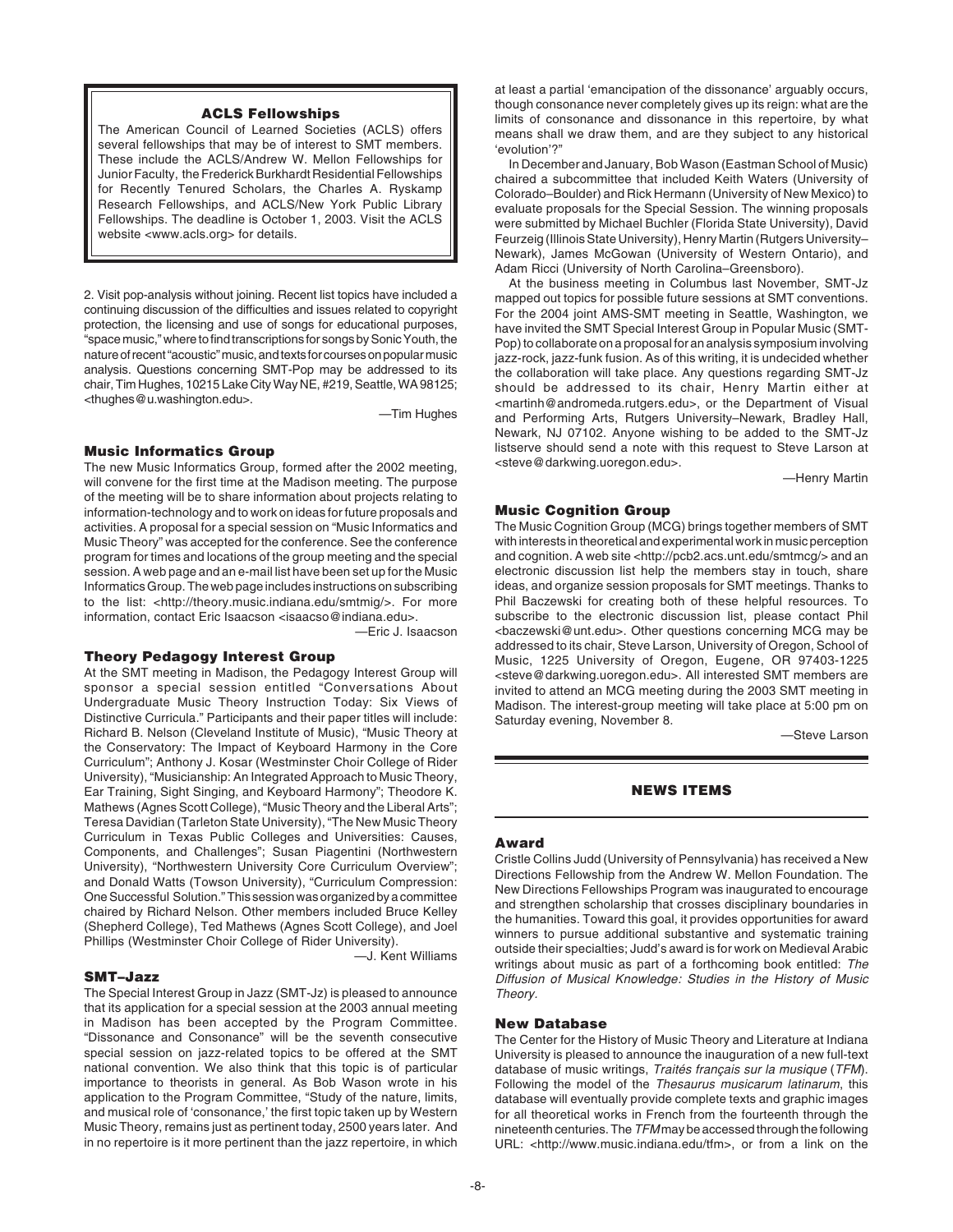CHMTL home page: <http://www.music.indiana.edu/chmtl>. From the TFM home page you may follow links to the Introduction and to the Principles of Orthography and Encoding. The texts and graphics currently available are in the Eighteenth-Century file list, which includes all the longer treatises of Rameau, as well as works of Rousseau. Writings by Mersenne, Sauveur, d'Alembert, Bourgeois, Le Roy, and Charpentier, along with the complete Dictionnaire of Rousseau, will soon be placed online.

#### **American Mathematical Society**

The March 14–16, 2003 meeting of the American Mathematical Society's southeastern conference on the Louisiana State University campus included a special session entitled: "Mathematical Techniques in Musical Analysis." Authors and presenters of talks at the meeting were Robert Peck (co-organizer), Stephen Soderberg, Jack Douthett, Panayotis Mavromatis, Jonathan Wild, Thomas Noll, Adrian Childs, Clifton Callender, David Clampitt, Norman Carey, Richard Cohn, Jonathan Kochavi, Julian Hook, Michael Buchler, Richard Randall, Ian Quinn, Eytan Agmon, John Rahn, Robert Morris, and Ciro Scotto. Among the many topics discussed were transformation theory, scale theory, twelve-tone serialism, Z-relations, and similarity measures.

Another special session will be held January 7–10, 2004 at the American Mathematical Society's national joint meeting with the Mathematical Association of America in Phoenix, AZ. Interested parties may contact Robert Peck, co-organizer, at <rpeck@lsu.edu>, or at the following address: Louisiana State University, School of Music, Baton Rouge, LA, 70803.

## **Gail Boyd de Stwolinski Prize**

The second biennial Gail Boyd de Stwolinski Prize for Lifetime Achievement in Music Theory Pedagogy and Scholarship was awarded to Robert Gauldin at the Annual Business Meeting of the College Music Society on September 22, 2002, in Kansas City. Gauldin, Professor Emeritus at the Eastman School of Music and a former President of SMT (1991–93), has a long and distinguished career as a teacher and scholar in the field of music theory. He is the author of three well-known textbooks: A Practical Approach to Eighteenth-Century Counterpoint, A Practical Approach to Sixteenth-Century Counterpoint, and Harmonic Practice in Tonal Music, and he has published numerous articles in GAMUT, Journal of Music Theory Pedagogy, Theory and Practice, Indiana Theory Review, CMS Symposium, and Music Theory Spectrum. The Gail Boyd de Stwolinski Prize is named for the late Gail Boyd de Stwolinski, long-time David Ross Boyd Professor of Music Theory and Chair of the Department of Music Theory at the University of Oklahoma.

#### **Music Theory Software**

The Virtual Conservatory, LLC, a company dedicated to creating cutting-edge multimedia instructional software for music theory and aural skills, is now in operation, with offices in Ann Arbor, Michigan and Santa Barbara, California. Our first product, Hearing Tonal Music for collegiate aural skills instruction and practice, is due to be released sometime this fall. To learn more, please visit our web site at <www.virtualconservatory.com>.

## **The Institute for Advanced Studies in Music Theory**

The Institute for Advanced Studies in Music Theory is a unique, privately supported, nonprofit musical think-tank dedicated to communal investigation at the highest level of inquiry. It offers outstanding scholars around the world a special opportunity to gather outside of the conventional conference format and interact with each other in a sustained and collegial way. An intensive series of participatory workshops, plenary sessions, and roundtable discussions focuses on a different topic each year under the guidance of experts drawn from the international music community.

The Institute convened its third annual gathering from June 21–24, 2003 at Mannes College of Music in New York City on the topic of Transformational Theory and Analysis. 45 scholars from 23 states and 8 countries came together in an informal setting to explore and debate the concepts, techniques, evolution, significance, and future of one of the most important developments in our field in the past

quarter century. Each member of the Institute prepared for and participated in two of the following intensive workshops: "Neo-Riemannian Transformations in Parsifal" with Richard Cohn (University of Chicago), "Three Topics in Transformational Theory" with Robert Morris (Eastman School of Music), "Voice Leading and Transformation" with Joseph Straus (City University of New York), "Transformational Pathways into (Post-)Tonal Frontiers" with Edward Gollin (Harvard University), "K-net Technology and Intuition" with Henry Klumpenhouwer (University of Alberta), and "Transformational Approaches to Contemporary Music" with John Roeder (University of British Columbia). In addition, roundtable plenary sessions were held on "The Evolution and Context of Transformational Theory" and "The Scope and Limitations of Transformational Theory." These proceedings were supplemented by a reception and banquet.

The highlight of the event was a memorial session paying tribute to David Lewin, where members of the Institute shared their thoughts and memories of the founder of transformational theory as a scholar, teacher, colleague, and friend. Milton Babbitt, as well as David's wife June and their son Alex, attended as honorary guests. Edward Rothstein reported on the Institute's proceedings in the New York Times on June 28, 2003.

Next year, the Institute for Advanced Studies in Music Theory will convene an Institute on Musical Form from June 24–27, 2004, led by a distinguished faculty of William Caplin (McGill University), Janet Schmalfeldt (Tufts University), Jonathan Bernard (University of Washington), Scott Burnham (Princeton University), Warren Darcy (Oberlin College), James Hepokoski (Yale University), and Robert Morgan (Yale University), with special guest Charles Rosen. Details will be announced in the fall. The subject of the 2005 Institute is Rhythm and Temporality, led by a distinguished faculty of Christopher Hasty (Harvard University), Justin London (Carleton College), Kofi Agawu (Princeton University), and other leading experts in this field, with special guest composer Steve Reich.

A full description of the Institute's unique mission and interactive methodology, and its policies and procedures are located on the Institute's web site at <www.mannes.edu/mi>. Applications for the 2004 Institute will be accepted via the website commencing January 1. Please direct all inquires to Wayne Alpern, Director, Institute for Advanced Studies in Music Theory, <mannesinstitute@aol.com>.

#### **Regional Winners**

Four of the regional and affiliate theory societies have awarded prizes for outstanding student presentations at their annual meetings: Music Theory Midwest, Texas Society for Music Theory, Music Theory SouthEast, and Music Theory Society of the MidAtlantic. The Arthur J. Komar Award for Best Student Paper at Music Theory Midwest was presented to Brent Yorgason for "The Melodic Bass: Submerged Urlinies, and 'Urlinie Envy'." This paper examined some piano compositions in which the lowest sounding voice is the principal bearer of the melody to determine if the fundamental line can be positioned entirely in a lower voice. A doctoral student at the Indiana University, Mr. Yorgason is a Variations2 project programmer and Managing Editor of Music Theory Online. Ryan McClelland received honorable mention for his paper, "Metric Dissonance in the Second Movement of Brahms's Piano Trio Op. 101," which is drawn from his dissertation: "Tonal Structure, Rhythm, Meter, and Motive in the Scherzo-Type Movements of Brahms's Chamber Music with Piano." A visiting lecturer at Indiana University, Mr. McClelland's dissertation advisor is Frank Samarotto.

Robert T. Kelley, a doctoral student in music theory at the Florida State University, received the best graduate student award from Music Theory SouthEast. In "Charting Enharmonicism on the Just-Intonation Tonnetz: A Practical Approach to Neo-Riemannian Analysis," Mr. Kelley proposes "a theory of voice leading for use with the tonal space of the just-intonation Tonnetz [that] is based largely upon established theories of diatonic voice leading and chromatic harmony, and also draws upon the principles of just intonation within the tonal system."

The Music Theory Society of the MidAtlantic and Texas Society for Music Theory awarded their prizes to two doctoral candidates at the Graduate Center, CUNY: Catherine Losada and Michael Berry, both of whom are dissertation advisees of Joseph Straus. Losada's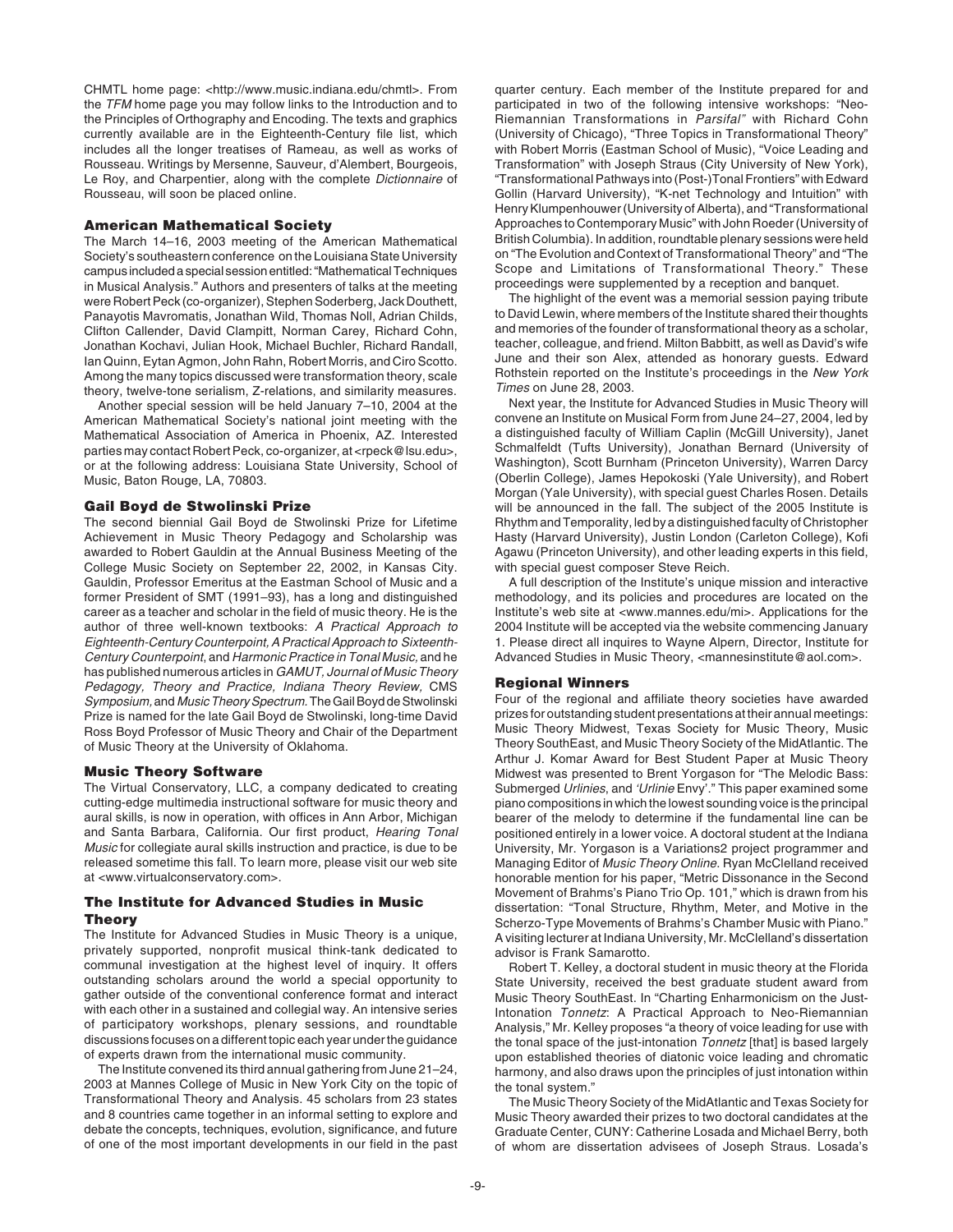"Chromatic Saturation and the Significant Gap as Unifying Devices in Berio's Sinfonia," won the Herb Colvin Award from the Texas Society for Music Theory. Drawn from her dissertation, "A Theoretical Model for the Analysis of Collage in Music," Ms. Losada's paper describes "a sophisticated structural model that is based on concepts that simultaneously subvert and transcend traditional notions of unity." She will be teaching at Texas Tech University in 2003–4. Berry was the recipient of the Dorothy Payne Award at the inaugural meeting of the Music Theory Society of the MidAtlantic. His paper, "A Modular Space Approach to Voice Leading in Atonal Music," in which he combines the transformation approach of David Lewin with nonmod 12 pitch spaces to reveal "'crisp' T and I operators . . . retained within and across different pitch spaces," is taken from his dissertation: "An Exploration of Some Non-Tonal Pitch Spaces and Their Implications for a Theory of Voice Leading in Atonal Music." Mr. Berry is a part-time instructor at the College of New Jersey.

#### **Schenker Tradition**

On June 13–14, 2003, the Universität für Musik und darstellende Kunst Wien hosted a Schenker symposium. Three sessions (Schenker and Schoenberg; Disciples and Their Schools; and Schenker Bibliography in the United States: Editions and Translations—Early History, Development of the Concepts, and Impact) highlighted the reception of Schenker in Europe and the United States, based upon the translations of the texts into English, and the intellectural and social enviroment of early twentieth-century Vienna. The presenters were: Bryan Simms, Severine Neff, Allen Forte, David Carson Berry, Carl Schachter, John Rothgeb, William Rothstein, Robert Wason, Robert Morgan, and Hedi Siegel from the United States; Martin Sybl, Christopher Hailey, Gerold W. Gruber, and Patrick Boenke of the Universität für Musik und darstellende Kunst Wien, and Wolfgang Suppan of the Universität in Freiburg.

## **Postdoctoral Fellowships 2004–5**

(Application deadline: October 15, 2003)

The Columbia Society of Fellows in the Humanities, with grants from the Andrew W. Mellon Foundation and the William R. Kenan Trust, will appoint a number of post-doctoral fellows in the humanities for the academic year 2004–5. Fellows newly appointed for 2004–5 must have received the Ph.D. between January 1, 1998 and July 1, 2004. The stipend will be \$42,000, one half for independent research and one half for teaching in the undergraduate program in general education. An additional \$3,000 is available to support research. Application Forms can be obtained either by writing to the Director, Society of Fellows in the Humanities, Heyman Center—Mail Code 5700, Columbia University, 2960 Broadway, New York, New York 10027, or from the web site at <www.columbia.edu/cu/ societyoffellows>.

#### **Lewin Memorial Service**

A public memorial service in honor of David Lewin (including performances of some of his music) will take place at 4 pm on Saturday, September 20, 2003, in Paine Hall in the Music Building at Harvard University

# **UPCOMING CONFERENCES AND SYMPOSIA**

# **Music and Gesture**

(Conference: August 28–31, 2003)

An International Conference entitled "Music and Gesture" will be held on August 28–31, 2003, at the University of East Anglia, Norwich, UK. This conference seeks to explore the ways in which gestures function in and in relation to musical practice, whether performance, listening, composition, or other such activities. Keynote addresses will be given by Nicholas Cook (Southampton, UK), Jane Davidson (Sheffield, UK), Robert Hatten (Indiana University, USA), David Lidov (York University, Canada), Justin London (Carleton College, USA), Alexandra Pierce (University of Redlands, USA), and John Rink (Royal Holloway, UK).

The program and information about booking and accommodation can be found on the web site: <http://www.uea.ac.uk/~q519/conference/>.

## **In(ter)discipline: New Languages for Criticism**

(Conference: September 19–21, 2003)

This conference, to be held at University of Cambridge, Centre for Research in the Arts, Social Sciences, and Humanities, Sidney Sussex College, UK, aims to stimulate discussion about the kinds of critical languages used within the scholarly as well as the public sphere, and the linguistic challenge that represents an increasingly interdisciplinary research culture within the modern Humanities. Many of the invited speakers have made powerful statements in this respect through the very nature of their work. In(ter)discipline offers an exceptional opportunity to debate these and other approaches and to examine the significance of language in criticism. The speakers will include Mieke Bal (literature and art criticism), Amsterdam; Gillian Beer (English literary studies and scientific writing), Cambridge; John Berger (art criticism), France; Malcolm Bowie (European literary and psychoanalytic studies), Cambridge; Gabriele Brandstetter (dance criticism), Basel; Elisabeth Bronfen (American literary studies, psychoanalytic theory), Zurich; Scott Burnham (music theory), Princeton; Friedrich Kittler (aesthetics and history of media), Berlin; Laurence Kramer (musicology), New York City; Simon McBurney (theatre), London; Beate Perrey (music, poetry, psychoanalytic theory), Cambridge; Adam Phillips (psychoanalysis), London; Peter Szendy (musicology), Paris. For more information and to register, please visit the project web site: <http://www.crassh.cam.ac.uk/ projects/newlangs.html>.

#### **Messiaen Course**

(September 29–October 1, 2003)

The Gruppo Aperto Musica Oggi (GAMO) announces an analysis course on Olivier Messiaen's Quatuor pour la fin du temps at the Institut Français de Florence on September 29–October 1, 2003. The instructor is Michele Ignelzi (GAMO, Eunomios). Messiaen's Quatuor pour la fin du temps is intended to open a prospective series of analysis courses devoted to pillars of the twentieth-century musical repertoire. An examination of the context and genesis of the Quatuor along with Messiaen's compositional devices (with special emphasis on modes of limited transposition and non-retrogradable rhythms, as expounded in his Technique de mon langage musical will introduce a detailed analysis of the work; the analysis will be conducted with continual reference to the score and British scholar Anthony Pople's book, Messiaen: Quartet for the End of Time (Cambridge University Press, 1998). Participants are expected to have a background in basic music theory. Languages of the course: Italian, English, German, and French. Application forms may be obtained from the GAMO web site: <http://www.gamo.it> (click on "Courses 2003"). For further information, send an e-mail message to Michele Ignelzi <m.ignelzi@tin.it>.

#### **International Musicological Colloquium Brno 2003** (Conference: September 29–October 1, 2003)

The Institute of Musicology at the Masaryk University Brno (Czech Republic) will host its annual musicological colloquium on September 29– October 1, 2003. Entitled "New Music in the 'New' Europe 1918- 1938: Ideology, Theory, and Practice," it will concentrate on "New Music," musical modernisms, and avant-gardes in those parts of Europe which have recently been honored with the title of the "New Europe." In the past they have been called the "periphery" of Europe, an "extraterritorial" sphere (Adorno), the "Morgenland," Eastern Europe, or, less pejoratively, "Central and Eastern" Europe, and, least pejoratively, "Central Europe." The topic of the conference focuses on musical life between the two World Wars in areas beyond the traditional "Abendland"— beyond the Paris–Berlin axis. Papers will be presented in English or German. (There are no interpreting facilities available in the conference rooms.) Further information will be progressively available on the web page of the Institute of Musicology of the Masaryk University Brno: <http:// www.musicologica.cz> under the heading Kolokvium. There is a special e-mail address for colloquium business: <colloq@phil.muni.cz>.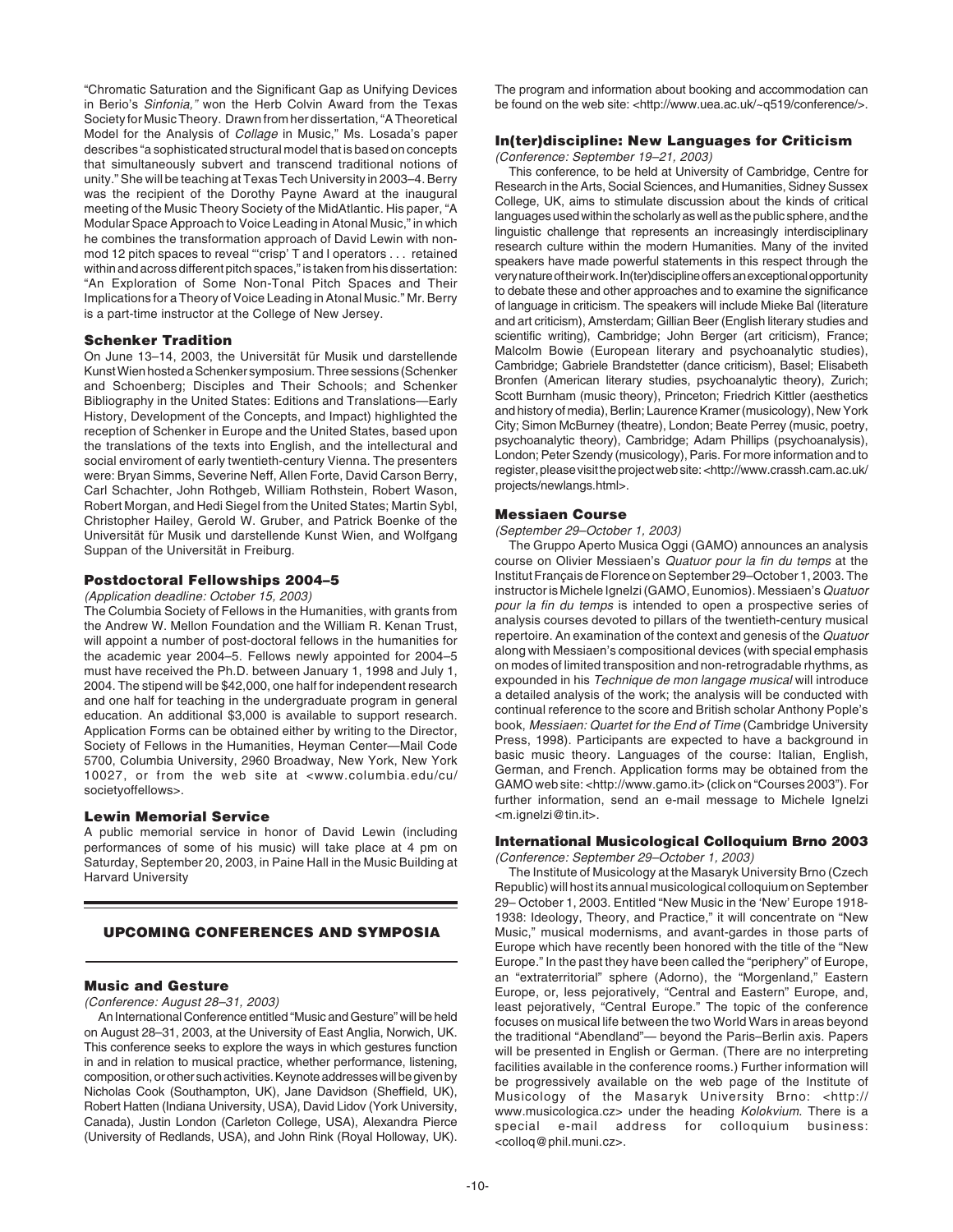## **Conference on Music Information Retrieval**

(Conference: October 26–30, 2003)

The Fourth International Conference on Music Information Retrieval (ISMIR) will be co-hosted by the Library of Congress in Washington, D.C., and Johns Hopkins University in Baltimore, Maryland on October 26–30, 2003. The majority of the sessions will take place in Baltimore. The annual ISMIR Conference is the first established international forum for those involved in work on accessing digital musical materials. It reflects the tremendous growth of music-related data available either locally or remotely through networks and the consequent need to search this content and retrieve music and musical information efficiently and effectively. The first afternoon of the conference (October 26, 2003) will consist of a parallel session of tutorials, each concentrating on a single topic presented either at an introductory level or in depth, and lasting 3 hours (plus a break). Detailed information about the conference and its organization is available on its web site <http://ismir2003.ismir.net/>.

## **Composers and Compositions of the Berlin Sing-Akademie**

#### (Conference: November 6–8, 2003)

The Department of Music of Rhodes College will host a Symposium on the Composers and Compositions of the Berlin Sing-Akademie on November 6–8, 2003. Founded in 1791 by Carl Friedrich Christian Fasch, the Berlin Sing-Akademie was one of Germany's first bourgeois musical institutions. In addition to being responsible for the introduction to the Berlin public of such new works as Mozart's Requiem and Mendelssohn's St. Paul, it was also important in the development of a renewed interest in the music of Johann Sebastian Bach. In 1829, with Felix Mendelssohn conducting, it gave the first performance of Bach's St. Matthew Passion since his death. In 1999 the Sing-Akademie's archive was rediscovered after more than half a century in Kiev, Ukraine, where it had been deposited after its removal from Berlin by the invading Soviet army in 1945.

This symposium will feature scholarly papers and roundtables on composers associated with the Sing-Akademie (including, but not limited to C.F.C. Fasch, members of the Bach family, Carl Friedrich Zelter, Felix Mendelssohn, and Fanny Mendelssohn Hensel) and compositions related to the Sing-Akademie, as well as performances of compositions by these and other composers. The highlight of the symposium will be the keynote address by Christoph Wolff, Adams University Professor at Harvard University, the musicologist who identified the Sing-Akademie's archive in Kiev. For more information, contact Dr. Tim Watkins, Department of Music, Rhodes College, 2000 North Parkway, Memphis, TN 38112; <watkinst@rhodes.edu>.

## **Hector Berlioz in the Age of French Romanticism**

(Conference: November 11–12 2003)

The division of Music History, Theory, and Ethnomusicology of the University of North Texas College of Music will host a colloquium on "Berlioz in the Age of French Romanticism," November 11–12, 2003, at Denton, Texas. The conference will focus on interdisciplinary aspects of history/theory and literature-critics/aesthetics related to Hector Berlioz and his context, specifically: Berlioz's approach to (and reflection of) poetic ideas and concepts and their impact on his musical style; Berlioz's relationship to former and to contemporary composers: acceptance and transformation of compositional techniques and aesthetics in comparison; Berlioz's writings with a focus on French Romanticism and contemporary critical writing; Literature of the French Romantic era: topics, characters, and transformations. The colloquium will take place at UNT in Denton, TX, right before the AMS meeting at Houston, TX, so that participants may combine their trip to Houston with a stop at Denton (Dallas/Fort Worth Airport). The publication of the conference papers is intended. For more information, please visit the web site at <http:// www.music.unt.edu/the/Berlioz%20Conference.htm>.

## **Vixen Muse: Hugo Wolf's Musical World**

(Conference: November 23–25 2003)

To mark the centenary of Hugo Wolf's death (1860–1903), the University of Ottawa, Ottawa (Canada) will host an international

conference that will address aspects of Wolf's life, work, milieu, and reception. Keynote addresses will be given by Peter Revers (Austria), and Harald Krebs (Canada). The organizers of the conference are: Peter Revers (Universität für Musik und darstellende Kunst, Graz, Austria), Jean-Jacques van Vlasselaer (French Department, Carleton University, Ottawa, Canada), Lori Burns (Department of Music, University of Ottawa, Ottawa, Canada), Murray Dineen (Department of Music, University of Ottawa).

#### **International Musicological Society**

(Conference: July 12–17, 2004)

The 2004 Symposium of the International Musicological Society will be held in Melbourne, Australia, July 12–17, 2004. This event will be co-hosted by the International Council for Traditional Music (ICTM), the International Society for the Study of Popular Music (IASPM), and the Musicological Society of Australia (MSA). The themes for the meeting are: "Music Commemoration," "Music Commodification," and "Music Communication." Complete information about the meeting, including the call for papers, housing, travel, and registration can be found at <http://www.arts.monash.edu.au/music/ sims2004/>.

#### **International Society for the Study of Time**

(Conference: July 25–31, 2004)

The theme of the Twelfth Triennial Conference of the International Society for the Study of Time is Time and Memory understood in its widest sense. The July 25–31, 2004 Conference at Cambridge University will be based within the Old Court of Clare College, founded in 1326 and located in the center of the City, immediately beside the world-famous King's College Chapel. Delegates will take their meals in Clare's 17th-century dining Hall and stay in recentlymodernized accommodations in the College's nearby Memorial Court. The conference program will include a free day for sightseeing in Cambridge with its many ancient colleges, chapels and libraries, and its magnificent Fitzwilliam Museum of Fine Art. The free day will conclude with a guided evening excursion to nearby Ely Cathedral, a landmark in English medieval architecture. For information about the conference visit <http://www.StudyofTime.org/ Conferences/conf.htm>.

## **CALLS FOR PAPERS AND ARTICLES**

#### **Translatio or Transmission of Culture**

(Proposal deadline: October 1, 2003)

The ACMRS (the Arizona Center for Medieval and Renaissance Studies) at Arizona State University invites session and paper proposals for its tenth annual interdisciplinary conference to be held February 12–14, 2004. The Center welcomes papers that explore any topic related to the study and teaching of the Middle Ages and Renaissance, and especially those that focus on this year's theme of Translatio or Transmission of Culture. Papers may address, for example, issues surrounding the translation of various texts into various languages, the transmission of culture from one people to another, or the various kinds of translations possible in ecclesiastical contexts. Selected papers related to the conference theme are considered for publication in the tenth volume of the Arizona Studies in the Middle Ages and the Renaissance series, published by Brepols Publishers (Belgium). Papers dealing with any facet of the Mediterranean region will be considered for publication in the journal Mediterranean Studies, sponsored by the University of Massachusetts at Dartmouth, the University of Kansas, and ACMRS.

The conference will also host "The Medieval Book: A Workshop in Codicological Practice" during the afternoon of Thursday, February 12. This pre-conference half-day workshop led by Richard Clement, University of Kansas Spencer Library, will focus on the making of the medieval codex. Participants will discuss the production of parchment, paper, pens, and ink, and then will make several quires in preparation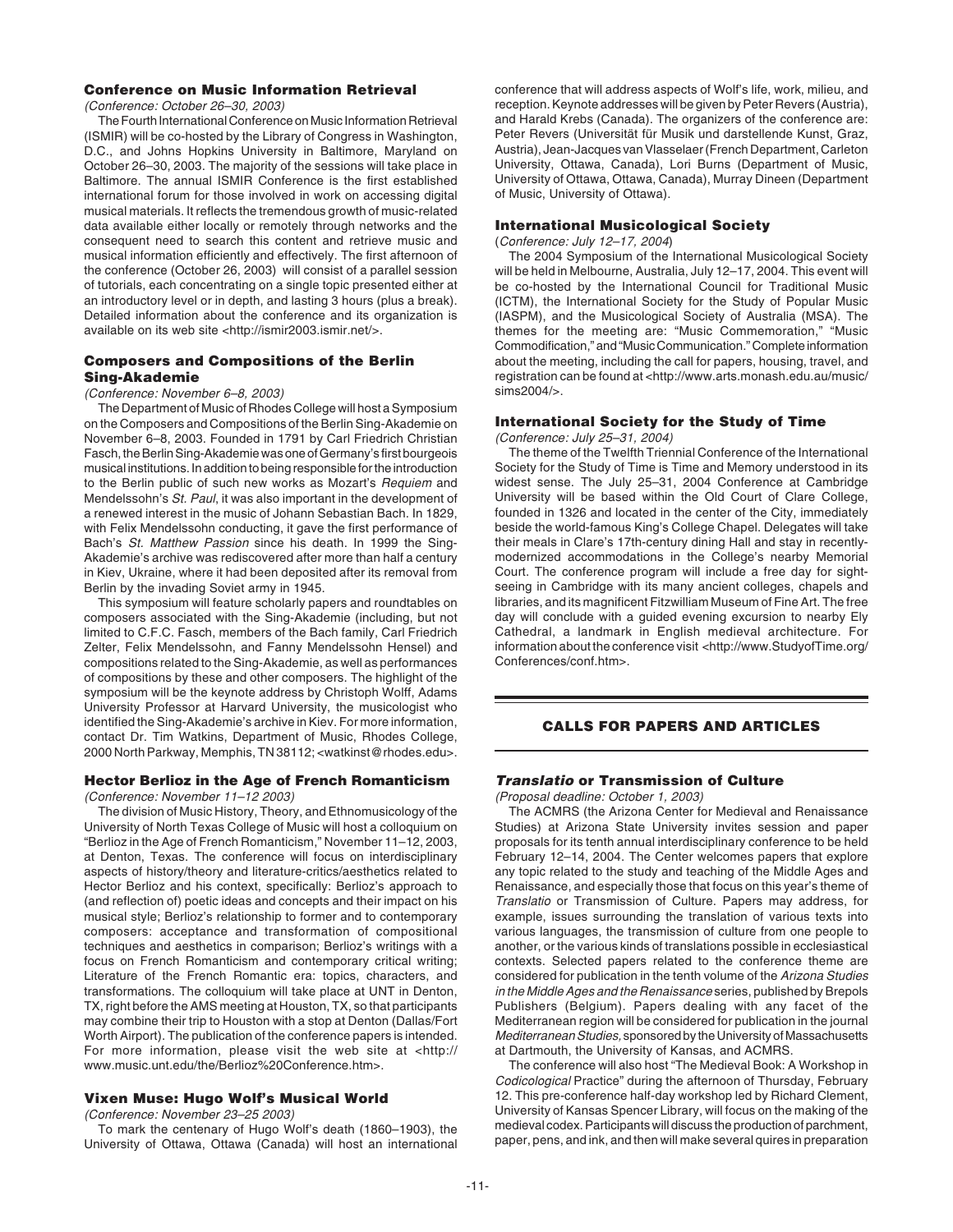for writing. Note: This workshop does not cover scripts and is not calligraphic. By October 1, 2003, submit paper and or session proposals online (preferred method) at <http://eir.library.utoronto.ca/ acmrs/conference>, or e-mail two copies of session proposals or one-page abstracts, along with two copies of your current c.v. and the audiovisual request form (available on the ACMRS web site), to <acmrs@asu.edu>; or mail your proposal or abstract to Robert E. Bjork, Director, ACMRS, Arizona State University, Box 872301, Tempe, AZ 85287-2301, USA. Visit <www.asu.edu/clas/acmrs> or contact ACMRS for more information.

## **Conference on Interdisciplinary Musicology**

(Proposal deadline: October 31, 2003)

CIM04, the first Conference on Interdisciplinary Musicology, will be held in Graz, Austria from April 15–18, 2004. It will be a forum for constructive interaction between and among subdisciplines of musicology such as acoustics, computing, cultural studies, education, ethnomusicology, history, psychology, and theory/analysis. We will especially promote collaborations between sciences and humanities, and interdisciplinary combinations that are new, unusual, creative, or otherwise especially promising. All abstract submissions will be anonymously peer-reviewed by international experts. The deadline for abstract submission is October 31, 2003.

The conference is hosted by the European Society for the Cognitive Sciences of Music <http://musicweb.hmthannover.de/escom> and the Department of Musicology, University of Graz <http://wwwgewi.uni-graz.at/muwi>. The various subdisciplines of musicology are represented by the conference's participating societies. SMT is an official participating society in this international event; if you are a member of SMT, you quality for a lower registration fee at CIM04. For more information about CIM04, see the web site at <http:// gewi.uni-graz.at/~cim04>, or contact Richard Parncutt, conference director, <parncutt@uni-graz.at>.

#### **College Music Society**

(Proposal deadline: January 5, 2004)

The College Music Society will hold its Forty-Seventh Annual Meeting November 4–7, 2004 in San Francisco, California, in conjunction with the 2004 National Conference of the Association for Technology in Music Instruction (ATMI). The College Music Society's 2004 Program Committee welcomes proposals for papers and panel presentations in all aspects of music theory, including musical analysis of all eras, music theory pedagogy, history of music theory, music theory research, interdisciplinary topics with music theory, the use of technology with music theory. Papers are limited to twenty minutes, lecture-recitals and performances to forty minutes, panels and demonstrations to fifty-five minutes. The guidelines for submitting proposals can be found at <http://www.music.org/activities/conf2004/ sfhome.html>

## **13th International Conference on Nineteenth-Century Music**

#### (Proposal deadline: January 9, 2004)

The Centre for Nineteenth-Century Music, University of Durham UK, is pleased to confirm dates for the Thirteenth Biennial International Conference for Nineteenth-Century Music. The conference will be held from Tuesday, July 6, to Friday, July 9, 2004, at St. Chad's College and the School of Music of University of Durham. Professor Susan Youens (University of Notre Dame, Indiana) will give the keynote address.

The conference will be supported by daily evensongs of nineteenthcentury music, performed by the Durham Cathedral Choir, and the Cathedral and University Organist James Lancelot will be giving an evening concert of nineteenth-century organ music. The conference will aim to continue its broad and inclusive tradition of accepting papers, sessions, panel, and lecture recitals from all ranges of scholarly work in the area of nineteenth-century music. The program committee encourages submission on the following areas, although other topics are welcome: (1) Dance, Dance Music, and the Dancelike in Music; (2) Gender and Sexuality in Music; (3) Texts about Music: Music Histories, Journalism, Criticism; (4) Institutions and Their

Impact; (5) Musical Instruments: Their Design and Dissemination; (6) Centre and Periphery: Regional and National Identities; (7) Teaching and Learning Music; (8) Analysis and Hermeneutics; (9) Performance Practice and Theory; (10) Sacred Music: Genres, Ideology, Contexts; (11) Western Portrayals of the Musical East, Folk Music, and Historical Ethnomusicology; (12) Interdisciplinary Musicology: Music and Literature, Poetry, Painting, and the Arts. For individual proposals, please submit an abstract of no more than 250 words. For sessions and panels, please submit a single abstract of 750 words, indicating the number and title of individual papers with a short abstract on each. All proposals should be sent by e-mail to Bennett Zon <Bennett.Zon@durham.ac.uk>. A conference web site will be available in due course, and the URL will be posted on all relevant music discussion lists. For more information, please contact Bennett Zon, or any member of the conference committee: Bennett Zon Bill Weber <wweber@csulb.edu>, Ralph P. Locke <rlocke@ esm.rochester.edu>, and Annegret Fauser <fauser@email.unc.edu>.

## **NEWS FROM REGIONAL AND AFFILIATE THEORY SOCIETIES**

# **University at Buffalo Music Graduate Student Symposium**

The University at Buffalo Music Graduate Student Symposium was held on March 29–30, 2003. A variety of papers were delivered by presenters from the U.S., Canada, Italy, and Japan. These included: Scott Baker (Florida State University), Daniel Perttu (Kent State University), Ieda Bispo (Joetsu University), Jill T. Brasky (University at Buffalo), Katerina Akarepi (University at Buffalo), Paul Schleuse (The Graduate Center, CUNY), Luigi Verdi (Conservatorio Statale di Musica di Adria), Joe Dodridge (Ball State University), and Heather White (McGill University). The keynote address was given by Karen Fournier (University of Wisconsin at Oshkosh), whose paper was entitled "Punk Rock and the Anxiety of Influence."

## **Canadian University Music Society**

The Canadian University Music Society and the Canadian Association of Music Libraries, Archives, and Documentation Centres held their 2003 conference jointly May 28–31 at Dalhousie University. The conference consisted of a balance of thirty papers, three round tables, three mini-recitals, and one lecture-recital. The program is available in PDF format at: <http://www.cums-smuc.ca/conference/ Programme\_2003-05-05.pdf>.

Current membership dues run from July 1 and are \$46 (Canadian) for regular members and \$25 for students, independent scholars, and retired persons. Membership applications should be sent to CUMS, Box 507, Station Q, Toronto, Ontario, M4T 2M5, Canada. Members receive: The Canadian University Music Review, a journal with a Canadian emphasis, containing refereed articles on a wide range of musical topics, as well as reviews of current books and records; the biennial CUMS Directory, providing a complete listing of full- and part-time personnel teaching in departments, schools, and faculties at some fortyone Canadian universities offering degree programs and courses in music; and the CUMS Newsletter, published in late fall and in the spring.

## **Indiana University Graduate Theory Association**

The Indiana University Graduate Theory Association started the year off on a good foot by holding a picnic on Sunday, September 1 (the day before classes began for the fall semester) for all theory associate instructors (AIs), professors, and their families. Members of the chapter were also active during the school year, serving on the Theory Colloquium Steering Committee. These students helped schedule and host several different guest lecturers throughout the year, including Dr. Kevin Holm-Hudson (University of Kentucky), Professor Poundie Burstein (Hunter College, City University of New York), and Dean Joel Lester (The Mannes College of Music). Student representatives to the committee were Matthew Boyer, Amy Engelsdorfer, Stan Kleppinger, Melissa Korte, and Victoria Malawey. The spring semester also saw many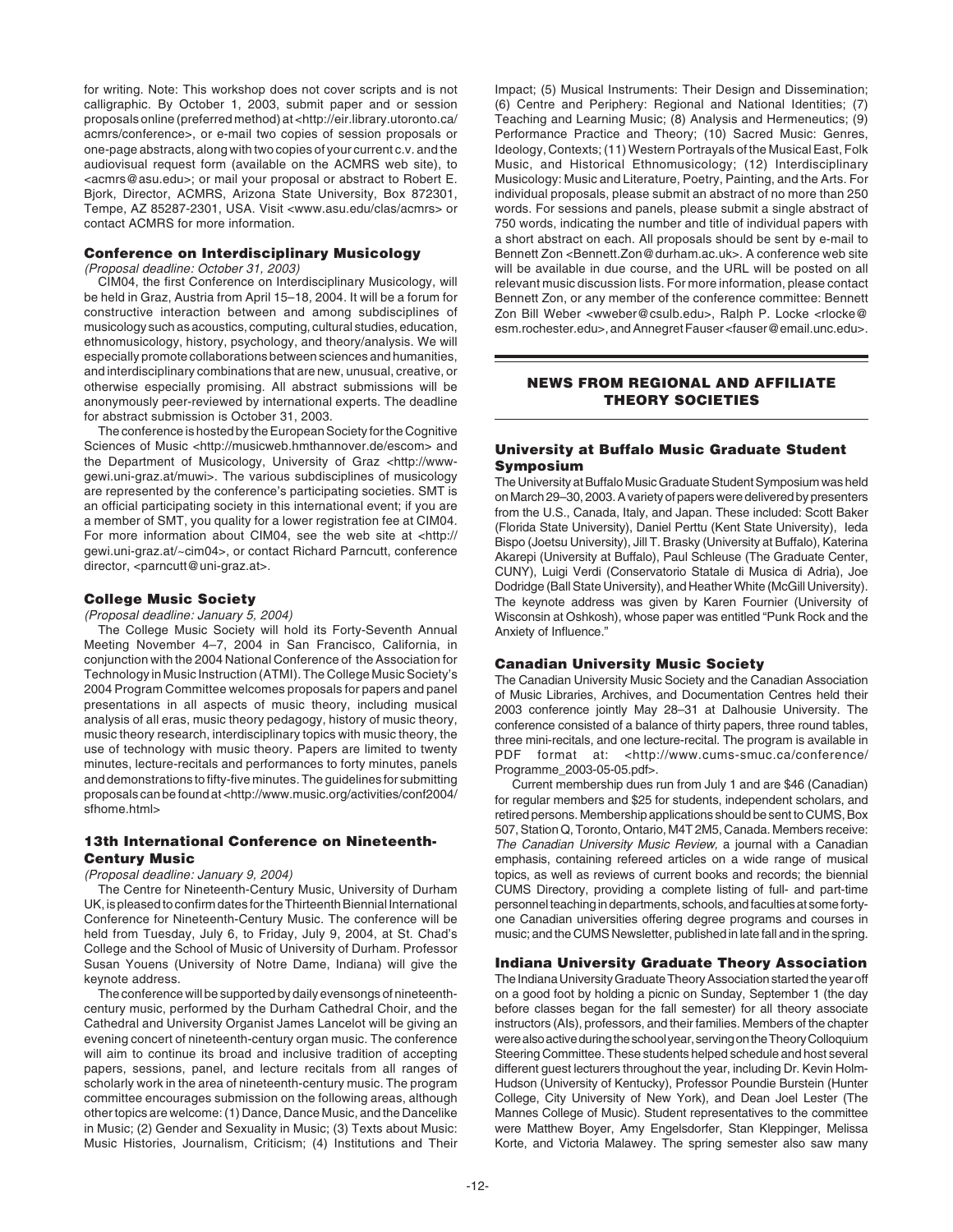exciting events, including a recital of solo and chamber works, presented by AIs from within the theory department.

At the last meeting of the semester, new officers were elected. The new officers are Amy Engelsdorfer <aengelsd@indiana.edu>, president; Megan Schindele, vice president; and Matthew Boyer, secretary/ treasurer. Immediately after the semester ended, GTA members assisted with the Music Theory Midwest conference by hosting sessions and assisting with numerous activities. Plans are underway for the Indiana University Biannual Research Symposium, which will take place during the spring 2004 semester.

## **Florida State University Music Theory Society Forum**

The Florida State University Music Theory Society Forum was held on February 8, 2003. The keynote address "'Playing the Pictures': Style Topics, the Catalogue, and Silent Film Music Practice—A New Order of Musical Knowledge?" was given by Professor James Buhler (University of Texas). Presentations were given by: Matthew Shaftel (Florida State University), Roxane Prevost (SUNY at Buffalo), Juan Chattah (Florida State University), and a joint paper by Michael Buchler and Nancy Rogers (Florida State University). Plans for the 2004 Forum are in progress.

The Music Theory Society welcomed Professor Yayoi Uno Everett (Emory University) to campus in April. Dr. Everett's presentation to graduate students and faculty was titled "Modeling Parody and Irony in Twentieth-Century Art Music." She also gave a presentation to undergraduate students in Florida State's Cawthon Hall Music Living-Learning Center. For additional information about The Florida State University Music Theory Society please visit <http://otto.cmr.fsu.edu/ ~theory/MTS>.

## **Music Theory Society of the MidAtlantic**

The Founding Meeting of the Music Theory Society of the MidAtlantic was held at the Peabody Conservatory of Music, Johns Hopkins University on April 4–5 2003. SMT Past President Robert Gauldin (Eastman School of Music) presented the keynote address at the Banquet, and a special Roundtable on Teaching Music Theory in the Twenty-First Century was led by John Buccheri (Northwestern University). Papers on a variety of topics, such as Voice Leading in Atonal Music, Takemitsu, Diminished Seventh in Prolongation, Scriabin, Tchaikovsky, Griffes, Elliot Carter, Korngold, Schoenberg on Mahler, Metaphors and Iconic Models, Stravinsky, Post-Bebop Jazz, and Jenufawere presented. Members of the Program Committee were Susan Clermont (Library of Congress), Dora Hanninen (University of Maryland at College Park), Ted Latham (Temple University), Vicki Stroeher (Marshall University), Sonia Vlahcevic (Virginia Commonwealth), and Pamela L. Poulin (Peabody Conservatory of Music), chair. There was a Celebration Banquet and Reception on Friday evening, and a Luncheon on Saturday.

The 2004 meeting will take place at the Esther Boyer School of Music of the Temple University, with Professor Ted Latham as Local Arrangements Chair. Paper proposals, with a postmark date of December 6, 2003, may be sent to Professor Joel Phillips, Program Chair, Westminster Choir College of Rider University, 101 Walnut Lane, Princeton, NJ 08540-3899. Proposals (7 copies) of no more than two pages and 500 words may be on any topic relating to music theory. Those wishing to be considered for the Dorothy Payne Student Award should send one complete copy of their paper and an abstract. Additional details will appear on the Society's website <http://mtma.shorturl.com/ >, which is maintained by Paul Mathews (Peabody Conservatory of Music). The officers include Pamela L. Poulin (Peabody Conservatory of Music), president; Ted Latham (Temple University), vice president; Joel Philips (Westminster Choir College of Rider University), secretary, and Steven Strunk (Catholic University of America), treasurer; Fred Schock (Peabody Conservatoiry of Music), Ellen Flint (Wilkes University), Michael Klein (Temple University), and Bruce Kelley (Shepherd College). Those who would like to become members of MTSMA are invited to write to Professor Joel Phillips, Secretary, at the address above. (At present, there are no dues.) Those who wish to contribute to the Dorothy Payne Student Award Fund for the Best Graduate Student Paper are invited to send donations to Pamela L. Poulin, Peabody Conservatory of Music, Johns Hopkins University, One East Mount Vernon Place, Baltimore, MD 21202.

## **Future SMT Meetings**

| 2003<br>2004 | November 6-9<br>November 10-14 | Madison, WI (solo meeting)<br>Seattle, WA (joint meeting with<br>AMS)    |
|--------------|--------------------------------|--------------------------------------------------------------------------|
| 2005<br>2006 | November 9-13<br>November 2-5  | Boston, MA (solo meeting)<br>Los Angeles, CA (joint meeting with<br>AMS) |

## **Oklahoma Music Theory Round Table,**

The Oklahoma Music Theory Round Table, the world's oldest professional music theory society, will meet September 26 at the University of Science and Arts of Oklahoma. For information on this meeting, please contact Prof. Dan Hanson <dhanson@usao.edu>, (405) 574-1297. For more information on the Round Table, visit our web site at <http://facultystaff.ou.edu/S/Kenneth.D.Stephenson1/omtrt.html> or contact Ken Stephenson, Assoc. Prof. Music Theory, The University of Oklahoma, Norman, OK 73019; (405) 325-1650; <kstephenson@ou.edu>.

#### **Rocky Mountain Society for Music Theory**

The annual meeting of the Rocky Mountain Society for Music Theory was held on April 11–12 at the University of Arizona in conjunction with regional chapters of the American Musicological Society and Society for Ethnomusicology. The program committee, chaired by Daphne Leong (University of Colorado–Boulder), included Lisa Derry (Albertson College), Yonatan Malin (University of Chicago), and Scott Murphy (University of Kansas). Timothy Kolosick (University of Arizona) was the local arrangements chair. Jonathan Bellman (University of Northern Colorado) gave a lively keynote address titled "Circled Wagons on the Plains: the View of a Music Scholar in the Southwest." Conference participants and attendees were also treated to a Schubertiade with musical entertainment and delectable Viennese food courtesy of Timothy and Helga Kolosick and students from the University of Arizona School of Music. The full program can be found at <http://spot.colorado.edu/ ~rmsmt>.

The Rocky Mountain Society for Music Theory draws its membership from Arizona, Colorado, Idaho, New Mexico, Montana, Utah, and Wyoming. The mailing list is maintained by Lisa Derry <Lderry@albertson.edu> (Albertson College), and the web master is Timothy Smith <Tim.Smith@nau.edu> (Northern Arizona University). Next year's meeting will take place in the spring of 2004. For more information, please contact Steven Bruns <br/>hruns@spot.colorado.edu>.

### **Music Theory Midwest**

Seventy-four people attended the fourteenth annual conference of Music Theory Midwest, held at Indiana University in Bloomington May 16–17, 2003. Frank Samarotto (Indiana University) chaired the program committee, also comprised of Anne-Marie de Zeeuw (University of Louisville), Robert Gjerdingen (Northwestern University), Yonatan Malin (University of Chicago), and Robert Hatten (Indiana University). Robert Hatten also coordinated the local arrangements, with the assistance of Stanley Kleppinger and the Graduate Student Association at Indiana University. Conference sessions included: Music in Time; Early Music Analysis; Post-Tonal Configurations; Pedagogy: Complexity and Accessibility; American Composers (Two sessions); History of Theory; Tonal and Metric Structures; Shostakovich and Others; and Late Romantic Languages. There were also follow-up poster sessions of selected papers from the program, a new idea for this meeting. John Buccheri (Northwestern University) closed the conference with his keynote address "Deep Learning in the Theory Classroom: Pacing, Bumping, and Waltzes 'in Four'." The Arthur J. Komar Award for Best Student Paper was presented to Brent Yorgason (Indiana University), with honorable mention given to Ryan McClelland (Indiana University). Joseph Kraus (University of Nebraska), Nora Engebretsen (Bowling Green State University), and Shersten Johnson (University of St. Thomas) were this year's selection committee members.

The 2004 conference will be held May 14–15 in Kansas City, hosted by the University of Missouri. Hali Feldman will coordinate local arrangements. She is currently pursuing negotiations to have a joint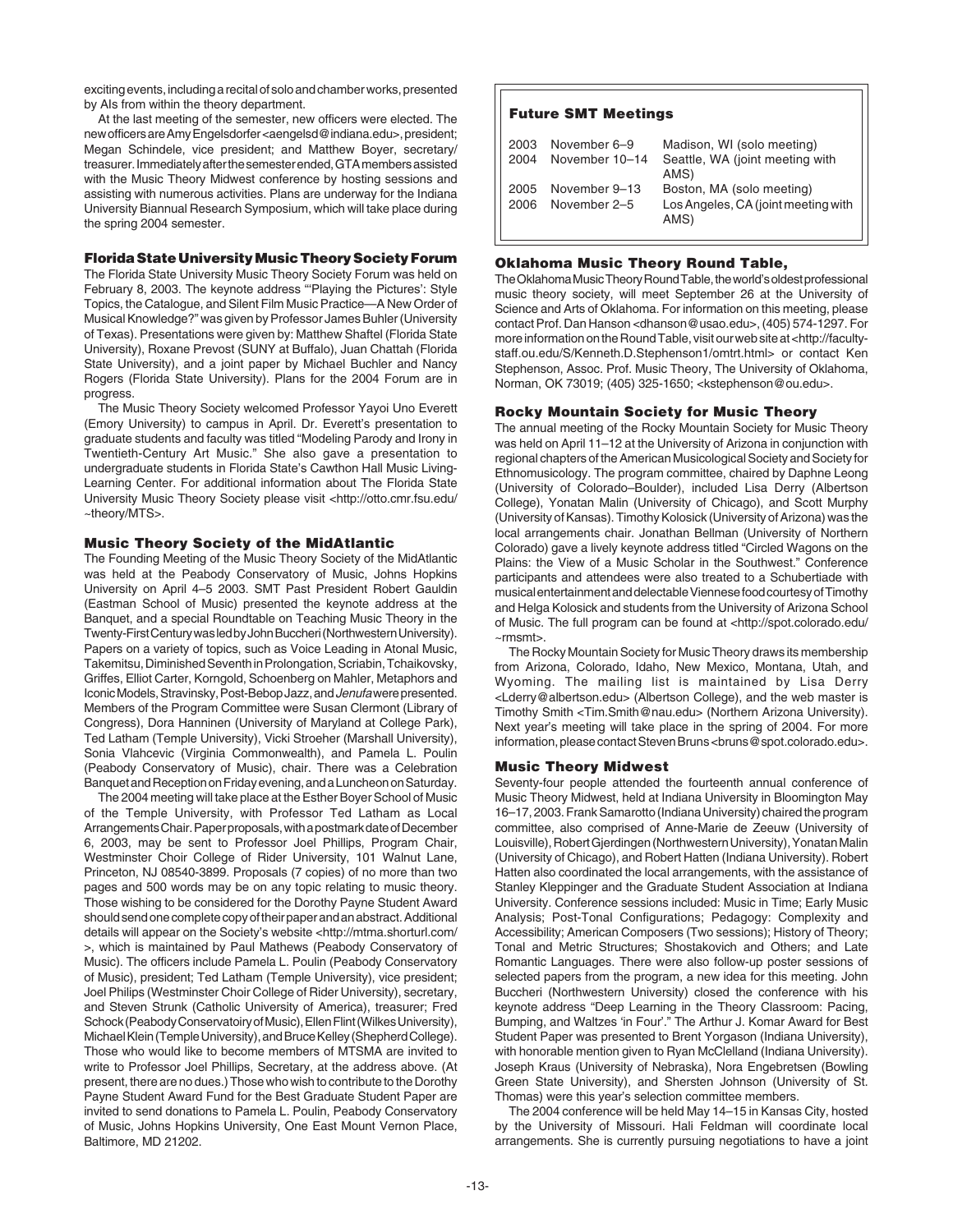meeting with the Howard and Patricia Barr Institute for American Composition Studies, in conjunction with the Paul Creston Archive. Look for further information as it becomes available on the MTMW web page: <http://www.wmich.edu/mus-theo/mtmw/>. The Call for Papers will be available at the November SMT meeting in Madison.

MTMW's outgoing officers include Robert Hatten (Indiana University), president; Nancy Rogers (Florida State University, formerly Lawrence), treasurer; Kevin Holm-Hudson (University of Kentucky), and Ronald Rodman (Carleton College), area representatives; and Shersten Johnson (formerly University of Wisconsin–Madison), student representative. New and continuing members of the board include: Joseph Kraus (University of Nebraska), president; Ronald Rodman (Carleton College), treasurer; Claire Boge (Miami University), secretary; Deborah Rifkin (Oberlin College Conservatory), Per Broman (Butler University), Brian Campbell (St. John's University), and Hali Fieldman (University of Missouri–Kansas City), area representatives; with Karen Bottge (University of Wisconsin–Madison) and David Helvering (University of Iowa), student representatives. David Loberg Code maintains the MTMW web site. MTMW welcomes members from all geographic areas. Annual dues are \$15 (regular), \$20 (joint), and \$10 (student/ emeritus), and may be sent to the treasurer, Ronald Rodman, Music Department, Carleton College, Northfield, MN 55057, <rrodman@carleton.edu>.

## **New England Conference of Music Theorists**

The eighteenth annual meeting of the New England Conference of Music Theorists (NECMT) was held jointly with the Music Theory Society of New York State at Yale University in New Haven on April 26– 27, 2003. Fifty of the sixty-seven NECMT members were in attendance. The conference included sessions on The Post-War Avant-Garde, Early Twentieth-Century Modality and Tonality, Temporality, Between Romanticism and Modernism, Analysis and Performance, Style and Cultural Identity, and Musical Rhetoric. A plenary session featured keynote speaker William Rothstein, who presented a lecturedemonstration on Analysis for Performance. NECMT representatives on the joint program committee were James Baker (Brown University), Peter Kaminsky (University of Connecticut–Storrs), and Janet Schmalfeldt (Tufts University). Local arrangements were handled by David Clampitt (Yale University). Abstracts of presentations may be viewed on the NECMT web site: <http://homepage.mac.com/necmt>.

Outgoing officers of the conference are Gary Karpinski (University of Massachusetts–Amherst), president; and Roger Graybill (New England Conservatory of Music), treasurer. Deborah Burton, secretary, will continue in office for 2003–4, and she will be joined Richard Bass (University of Connecticut–Storrs), president; and Paula Telesco (University of Massachusetts–Lowell), treasurer.

The next meeting of NECMT is being planned for April 2004 in the Boston area. The specific dates and location will be announced as soon as arrangements are finalized. Those who intend to submit proposals should note that the **deadline for submissions has been moved up to November 1, 2003**. A portion of the program will be devoted to considering the scholarly contributions of two of the group's most important, long-standing members who are recently deceased: David Epstein (MIT) and David Lewin (Harvard). A special committee to plan this tribute is being chaired by Richmond Browne. Interested persons from all geographic areas are welcome to join NECMT. For details, visit the web address given above.

#### **Music Theory SouthEast**

The twelfth annual meeting of Music Theory SouthEast was held March 14–15, 2003 at the Sloan Music Center of Davidson College, Davidson, NC. Local arrangements were handled by Mauro Botelho. Presenters included Nancy Rogers, Juan Chattah, and Robert T. Kelley (Florida State University); Catherine Losada and Michael Berry (CUNY Graduate Center), Roxane Prevost (SUNY–Buffalo), Gretchen C. Foley (University of Nebraska), Adam Ricci (Eastman School of Music), Eugene Montague (University of Central Florida), Don Traut (University of North Carolina–Greensboro), James S. MacKay (Loyola University), and Andrew Kizas (University of Western Ontario). Topics included solfège and pitch memory, film music conventions, Berio's Sinfonia, metrical ambiguities, metrical dissonance, arrays and K-nets, voice leading in atonal music, Neo-Riemannian analysis, harmonic sequences,

accent patterns in rock music, classical sonata form, and Heinrich Schenker and organicism. The 2003 program committee consisted of John Cuciurean, chair (Florida International University), Evan Jones (Florida State University), Matthew Shaftel (Florida State University), Elizabeth Smith (student member, Florida State University), and Paul Wilson (University of Miami).

Current officers are Thomas Huener (East Carolina University), president; Mark Parker (Bob Jones University), secretary; Jane Piper-Clendinning (Florida State University), treasurer; Jocelyn Neal (University of North Carolina–Chapel Hill), and Matthew Shaftel (Florida State University). The primary goal of Music Theory SouthEast is to foster the discipline of music theory throughout the region, which includes the states of Florida, Georgia, South Carolina, North Carolina, Virginia, and West Virginia. Membership is open to interested persons from any region. Information about the activities of MTSE may be found on their web site: <http://music.uncg.edu/mtse>.

#### **South Central Society for Music Theory**

Preparations are underway for the twenty-first annual meeting of the South Central Society for Music Theory (SCSMT). This meeting will be a joint one with Music Theory SouthEast (MTSE) and will be held at Emory University in Atlanta. Please visit our website <http:// www.music.lsu.edu/~scsmt/> for updates. SCSMT serves the states of Alabama, Kentucky, Louisiana, Mississippi, Missouri, and Tennessee; membership is open to all people interested in the discipline, regardless of locality. Annual dues are \$15 (\$10 for students). Officers for 2003–4 are Mark McFarland (Southeastern Louisiana University), president; James MacKay (Loyola University), vice president; Patrick Tuck (Louisiana State University), secretary; Sheila Forrester (Mississippi State University), treasurer; Timothy McKinney, archivist; Stephen Peles and Mark McFarland, webmasters; and Jeff Perry, listserv administrator.

SCSMT runs a discussion forum and mailing list for music theorists in the south central US and adjacent regions. This forum, SCSMT-L, is an informal sounding board for music theory teachers and scholars in the region, a vehicle for conveying information about annual meetings, and a resource that permits list members to participate in program planning. All those interested in music theory pedagogy or research are invited to join. To subscribe to SCSMT-L, send an e-mail message to <listserv@listserv.lsu.edu> with the line "subscribe scsmt-l" followed by your first and last names in the body of the text. Make sure that the email account you send it from is the account where you wish to receive SCSMT-L messages. You will receive information about how to use the list within a couple of days.

## **Music Theory Society of New York State**

The thirty-first annual meeting of the Music Theory Society of New York State (MTSNYS) was held jointly with the New England Conference of Music Theorists (NECMT) on April 26–27, 2003, at Yale University. Paper sessions included The Post-War Avant-Garde, Early Twentieth-Century Modality/Tonality, Temporality, Between Romanticism and Modernism, Performance and Analysis, Style and Cultural Identify, and Musical Rhetoric. William Rothstein (Queens College and the Graduate Center, CUNY) delivered the keynote address, entitled "Clash of the Titans: What to do When Tovey and Schnabel Disagree About Hypermeter in the Beethoven Piano Sonatas." David Clampitt (Yale University) handled local arrangements.

The thirty-second annual meeting of MTSNYS will be held at the Eastman School of Music in Rochester on April 3–4, 2004. The 2004 MTSNYS Program Committee invites proposals for papers and presentations on any topic related to music theory; areas of particular interest include the history of music theory and Schenkerian theory and analysis. The program committee includes Eric McKee (Pennsylvania State University), chair; Mary Arlin (Ithaca College), David Cohen (Columbia University), Joel Galand (Eastman), Catherine Losada (Texas Tech), and William Rothstein (Queens College and the Graduate Center, CUNY); the local arrangements chair is William Marvin (Eastman). Proposals should be sent to: Eric McKee, Program Chair; 213 Music Building, Pennsylvania State University, University Park, PA 16802. The postmark deadline for proposals is October 1, 2003; guidelines for submissions of papers are posted on the MTSNYS web site <http:www.ithaca.edu/music/mtsnys>.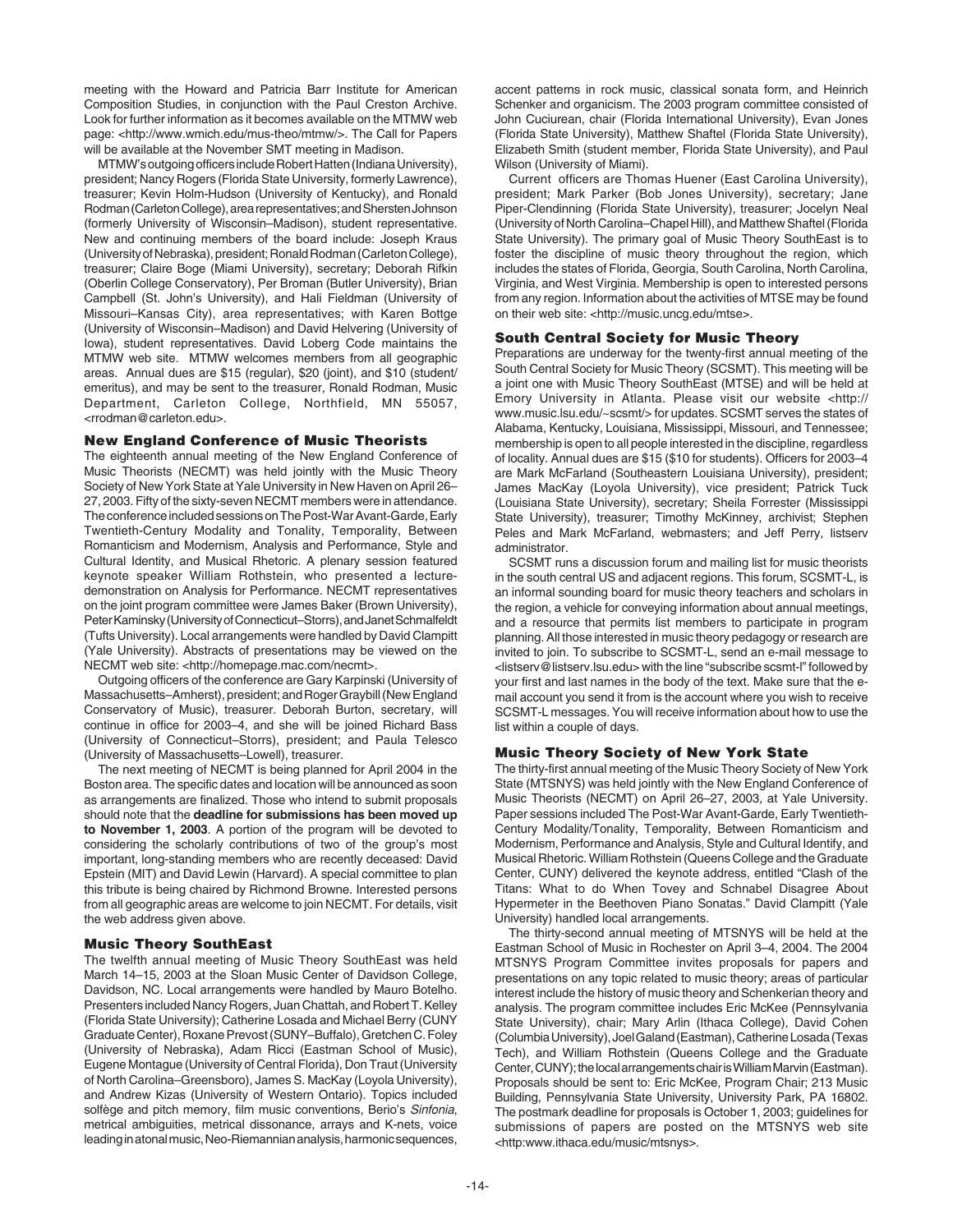MTSNYS's outgoing officers are David Gagné (Queens College and Graduate Center, CUNY), president; Poundie Burstein (Hunter College and the Graduate Center, CUNY), secretary; and board members Wayne Alpern (Mannes College of Music), Matthew Brititzer Stull (University of Minnesota), and Jan Miyake (Oberlin College Conservatory). New and continuing members of the board include Poundie Burstein, president; Mark Anson-Cartwright (Hofstra University), vice president; Shaugn O'Donnell (The City College and the Graduate Center, CUNY), secretary; Timothy Johnson (Ithaca College), treasurer; and board members Maureen Carr (Penn State University), Norman Carey (Eastman School of Music), Pamela Poulin (The Peabody Institute of Music), and Channan Willner (New York Public Library of the Performing Arts).

Membership in MTSNYS is open to all persons interested in any aspect of music theory and analysis, and it includes a subscription to Theory and Practice. The membership form can be found on the MTSNYS web site at <http://www.ithaca.edu/music/mtsnys>. Submissions to Theory and Practice (3 anonymous copies with a cover letter) should be sent to David Carson Berry, Editor, Theory and Practice; College-Conservatory of Music, University of Cincinnati, PO Box 210003, Cincinnati, OH 45221-0003. Submission guidelines may be found on the MTSNYS web site.

## **Texas Society for Music Theory**

The twenty-fifth meeting of the Texas Society for Music Theory was held February 21–22 at Texas Christian University in Fort Worth. Local arrangements were coordinated through Blaise Ferrandino. The program selection panel consisted of James Bennighof (Baylor University), Leon Couch III (Texas A&M University), Doug Rust (Centenary College), and Mathew Santa (Texas Tech University). Fourteen papers and two panel discussions were selected for presentation; the panel discussions and several papers were given in special sessions devoted to pedagogical topics. Stefan Kostka (University of Texas at Austin) presented the keynote address, entitled "Reflections and an Analysis: View from Burnt Hill."

Next year's meeting is scheduled to take place at Southwest Texas State University in San Marcos on February 27–28. Local arrangements will be handled through Nico Schüler. Deadline for submission of proposals is December 1, 2003. The call for papers will be transmitted via the usual media in the fall. All of the above information is subject to approval at the executive board meeting in September.

Current TSMT officers are Timothy McKinney (Baylor University), president; Blaise Ferrandino (Texas Christian University), past president; Philip Baczewski (University of North Texas), secretary; Jana Millar (Baylor University), treasurer; Tim Koozin (University of Houston), Matthew Santa (Texas Tech University), Doug Rust (Centenary College), and Nico Schüler (Southwest Texas State University). For additional information about TSMT, contact Timothy McKinney, Box 97408, Baylor University, Waco, TX, 76798-7408; (254) 710-1417, or <Timothy\_McKinney@Baylor.edu>. The TSMT web site, maintained by Philip Baczewski, is located at <http://tsmt.unt.edu/>.

## **University of Western Ontario Graduate Student Symposium in Music**

On June 7–8, 2003, the Society of Graduate Students in Music at the University of Western Ontario hosted their fourth annual Graduate Student Symposium in Music. Once again, the program included an eclectic range of topics, including: world musics, music education, opera and society, traditional musics, and popular traditions. Fourteen presenters came from Ohio State University, University of Pittsburgh, Eastman School of Music, University of Illinois, University of Toronto, Carleton University, Trent University, York University, McMaster University, University of Michigan, and University of California–Davis. A highlight of the weekend was the keynote address presented by Dr. Stephen McClatchie of the University of Regina, whose paper, "The Gustav Mahler–Alfred Rosé Room at Twenty: The Current State of Research," was enjoyed by all. The symposium committee would like to thank everyone who presented at or attended our event. Abstracts from previous years' events may be viewed at <http://www.music.uwo.ca/graduate/grad-CFP2003.html>. Information about next year's symposium, scheduled for June 2004, will be found in the next SMT Newsletter. Inquiries about the symposium may be directed to Anita Hardeman, University of Western Ontario, <ahardema@uwo.ca>.

## **West Coast Conference for Music Theory and Analysis**

The 2003 meeting of the West Coast Conference for Music Theory and Analysis was held March 21–23 at the University of New Mexico, hosted by Richard Hermann. The meeting featured a keynote speech by Richard Cohn (University of Chicago) "Reconciling Lerdahl's Tonal Pitch Space with Riemann, Old and New" and a workshop on Neo-Riemannian theory and its geometric underpinnings led by Cohn and Jack Douthett (Technical Vocational Institute, Albuquerque). Six sessions explored post-tonal music, romanticism, modernism, counterpoint, Hollywood film music, and Neo-Riemannian approaches. The Program Committee, consisting of Joseph Fancher (University of Oregon), Patricia Hall (University of California–Santa Barbara), Richard Hermann (University of New Mexico), chair, and Janna Saslaw (Loyola University), deserves our accolades for a well-planned meeting. Two other highlights of the weekend were the closing banquet with remarks by Pieter van den Toorn (University of California at Santa Barbara) on "Today's Interdisciplinarian,"and the "field trip" on Sunday to the Bandelier National Monument to view Anasazi cave dwellings (Photos are available at the society's web site: <http://darkwing.uoregon.edu/ ~wccmta/WestCoastConf.html>).

## **REGIONAL AND AFFILIATE THEORY SOCIETY CONTACTS**

## **Canadian University Music Society**

Glen Carruthers School of Music Brandon University Brandon, MB R7A 6A9, Canada <carruthers@brandonu.ca>

#### **CUNY—Graduate Students in Music**

Heather Laurel Feldman Music Program CUNY – Graduate Center 365 Fifth Avenue New York, NY 10016 <hfeldman@gc.cuny.edu>

# **Florida State University**

**MusicTheory Society** c/o Jane Clendinning School of Music Florida State University Tallahassee, FL 32306-2098 <jane\_c@cmr.fsu.edu>

## **GAMMA–UT**

c/o Gene Willet <gammaut@mail.music.utexas.edu>

## **Indiana University Graduate Theory Association**

Amy Engelsdorfer GTA, School of Music Indiana University Bloomington, IN 47405 <aengelsd@indiana.edu>

## **McGill Music Graduate Society**

c/o Faculty of Music McGill University 555 Sherbrooke St. West Montréal, QC, H3A 1E3, Canada <mgs@music.mcgill.ca>

#### **Music Theory Society of the MidAtlantic**

Pamela Poulin Peabody Conservatory of Music John Hopkins University 1 E. Mount Vernon Pl. Baltimore, MD 21202 <poulin@peabody.jhu.edu>

## **Music Theory Midwest**

Joseph Kraus School of Music University of Nebraska–Lincoln Lincoln, NE 68588-0144 <jkraus1@unl.edu>

#### **Music Theory Society of New York State**

L. Poundie Burstein Music Department, Hunter College 695 Park Avenue New York, NY 10021 <Poundie@aol.com>